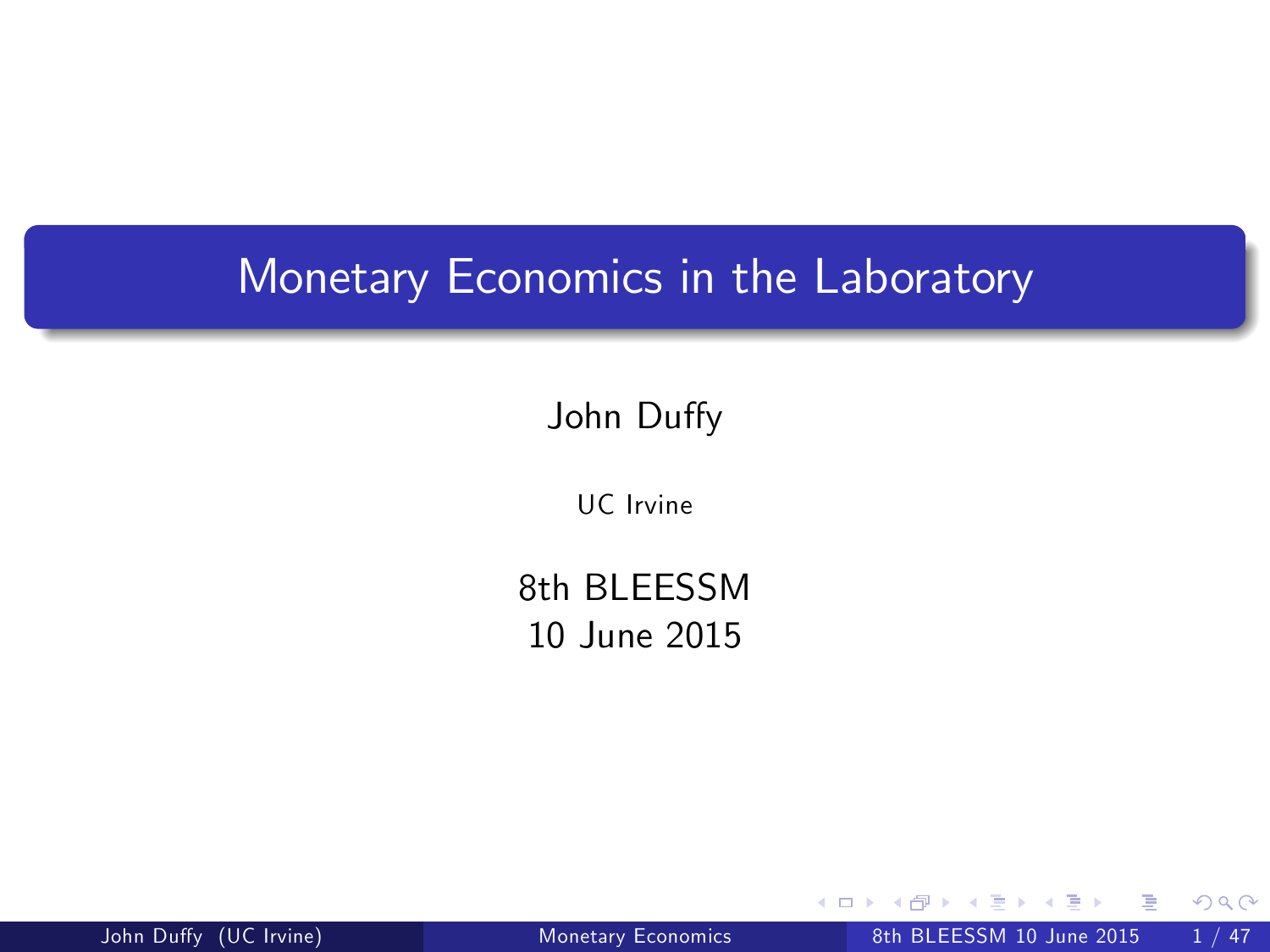- **4** As a store of value.
	- Experimental studies using overlapping generations models.
- 2 As a unit of account.
	- Experimental studies of money illusion.
- <span id="page-1-0"></span>**3** As a medium of exchange.
	- Experimental studies of search-theoretic models of money.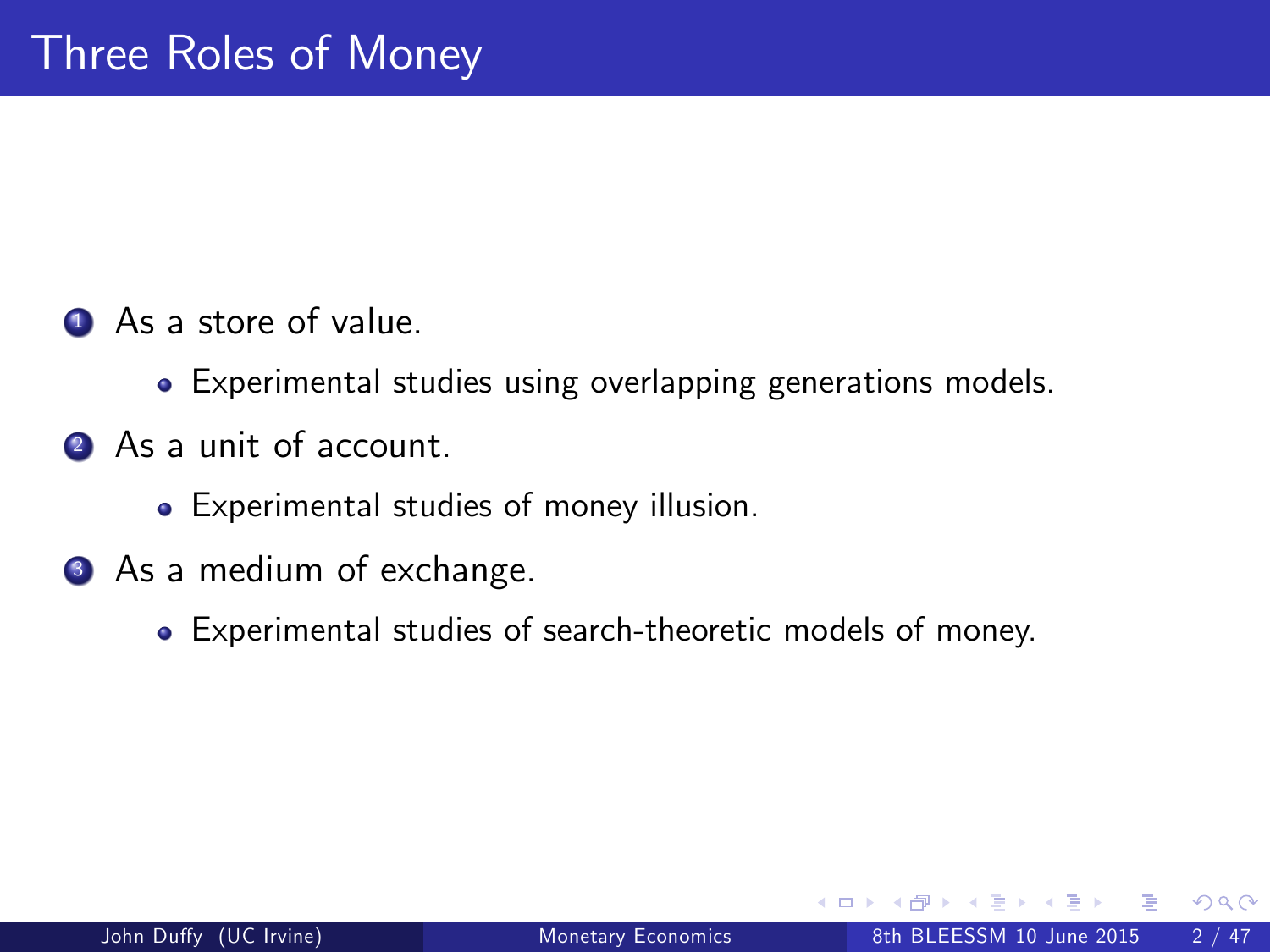## Overlapping Generations Models of Money as a Store of Value

- Consider a two period, pure exchange overlapping generations economy with *n* young  $(y)$  and *n* old  $(o)$  agents.
- All agents are endowed with  $e^y$  units of the consumption good when young and  $e_o$  units of this good when old, with  $e^y > e^o$ .
- Each member of the old generation alive at t has some units  $m_{t-1}$  of a durable but intrinsically worthless fiat object, "money," acquired in youth that can be used to buy some of the current young generation's consumption good at current price  $\rho_t$ . Total money supply at time  $t$ is given by  $M_t = \sum_{i=1}^n m_{t-1}^i$ .
- $\bullet$  The representative young agent born at time t solves:

$$
\max_{c_t^y, c_{t+1}^o} c_t^y \cdot c_{t+1}^o
$$

subjec[t](#page-2-0) to  $c_t^y = e_y - m_t/p_t$  $c_t^y = e_y - m_t/p_t$  $c_t^y = e_y - m_t/p_t$ ,  $c_{t+1}^o = e_o + m_t/p_{t+1}$  $c_{t+1}^o = e_o + m_t/p_{t+1}$  $c_{t+1}^o = e_o + m_t/p_{t+1}$  $c_{t+1}^o = e_o + m_t/p_{t+1}$ [.](#page-0-0)

<span id="page-2-0"></span> $200$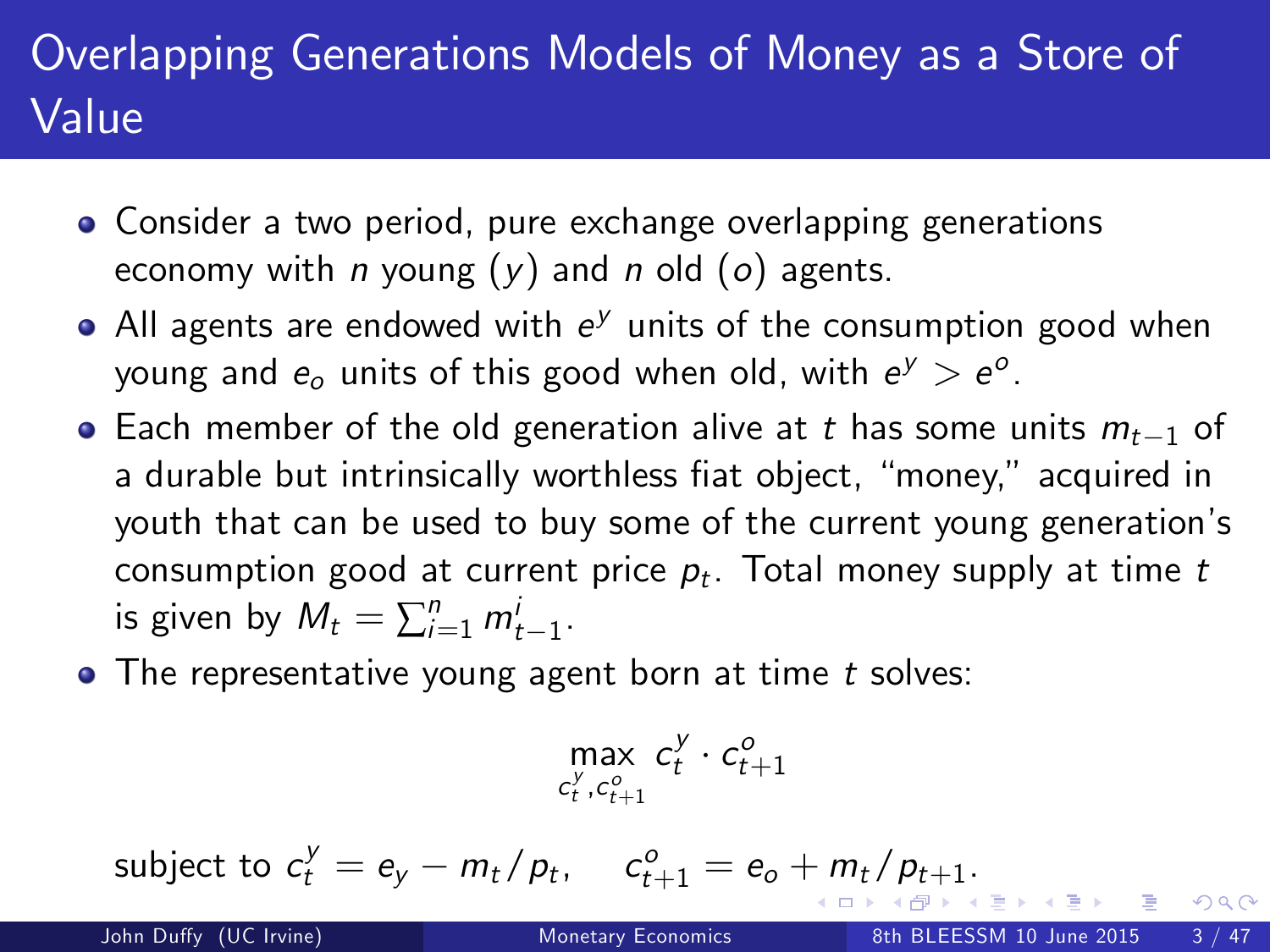## Fixed Money Supply,  $M_t = M$

• The first order conditions imply that in equilibrium,

$$
p_{t+1}=f(p_t)=-\frac{2m}{e_o}+\frac{e_y}{e_o}p_t,
$$

<span id="page-3-0"></span> $(1)$ 

which has stationary solution:  $\overline{p} = \frac{2m}{e_y - e_o}$ 

• But this solution is *unstable* unless  $p_0 = \overline{p}$ :

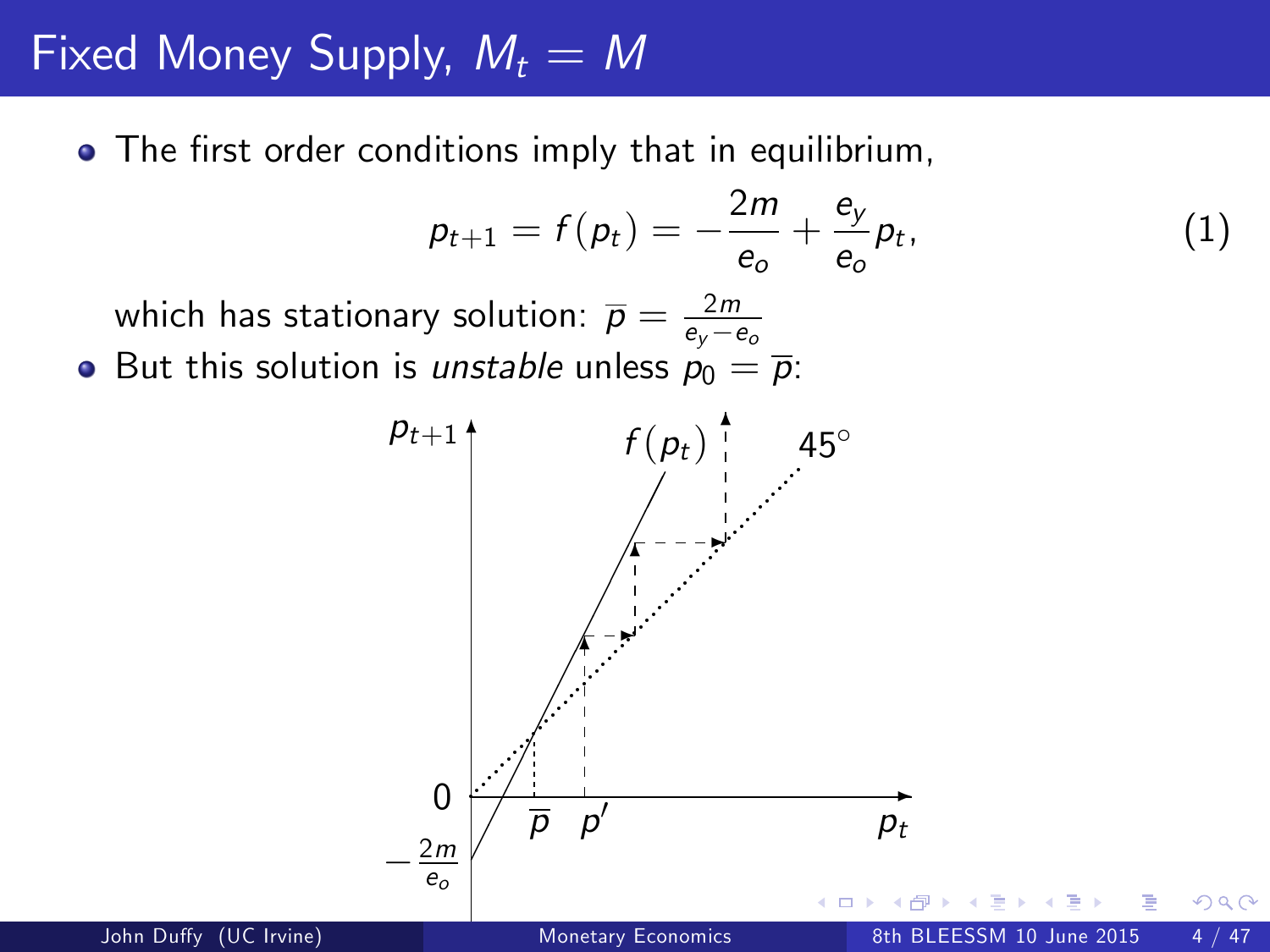## Lim, Prescott and Sunder (Emp. Econ 1994)

- Implement this model in the laboratory, following Lucas's 1986 invitation.
- $\bullet$  Divide subjects up into cohorts of size n, young, old. Allow rebirth/learning.
- Each subject is given an endowment of  $e_y = 7$ ,  $e_o = 1$ , Initial old given 1,000 francs each (fixed  $M$ ).
- Young offer some of their endowment  $e<sub>v</sub>$  in exchange for units of money from the old  $m = M/n$ .
- This is done using a double auction or by eliciting a supply schedule chips for francs from the young (old inelastically supply their francs).
- They consider both the perfectly competitive stationary price with the stationary Nash equilibrium price that takes account market power of the small numbers of agents.

 $QQ$ 

イロト イ押ト イヨト イヨト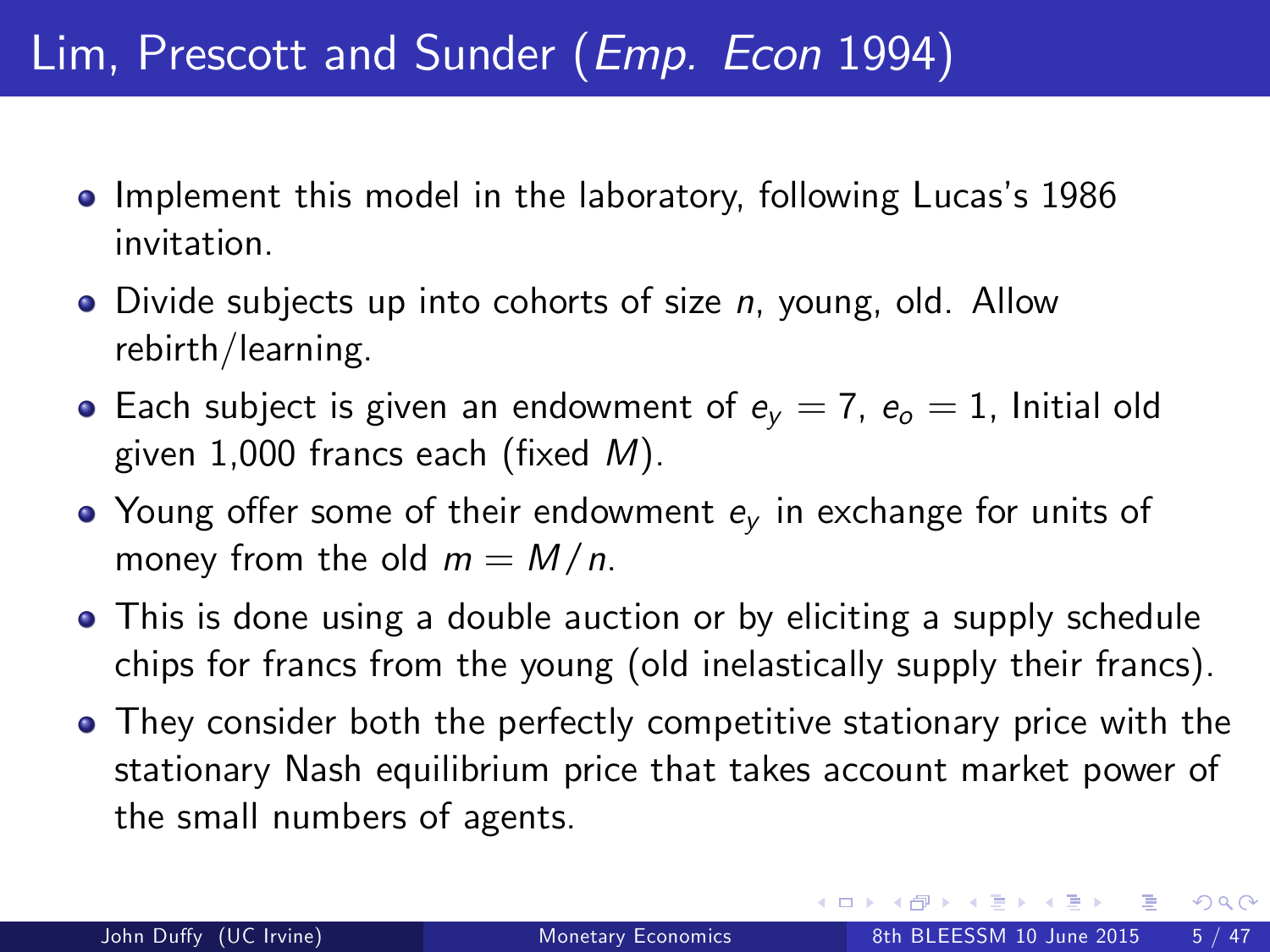## Findings-Price Dynamics

Prices converged towards the upper end of the range of stationary Nash solutions as opposed to the lower end defined by the competitive equilibrium. Importantly, demonetization of the economy (hyperinflation) is not observed.



<span id="page-5-0"></span>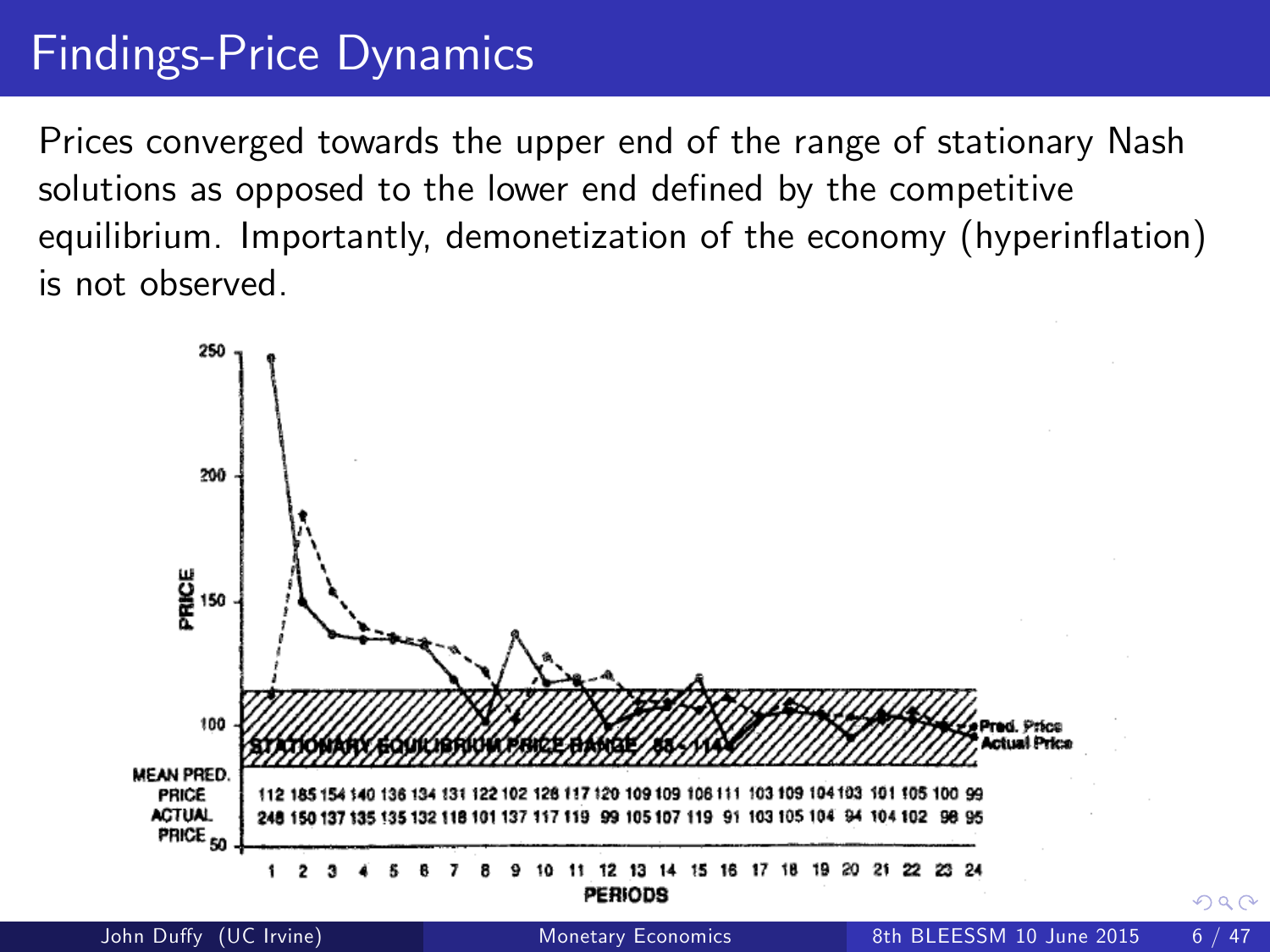## Growing, Endogenous Money Supply to Finance Government Expenditures

• A government purchases d chips (consumption good) per capita at price  $p_t$  via printing more money, in per capita terms:

<span id="page-6-0"></span>
$$
\Delta m = m_t - m_{t-1} = p_t d. \tag{2}
$$

• Combining (1-2) and assuming rational expectations, one can derive a law of motion for gross inflation,  $\pi_t = p_t/p_{t-1}$ :  $\pi_{t+1} = g(\pi_t)$ .<br> $\pi_{t+1}$ <sup>†</sup>

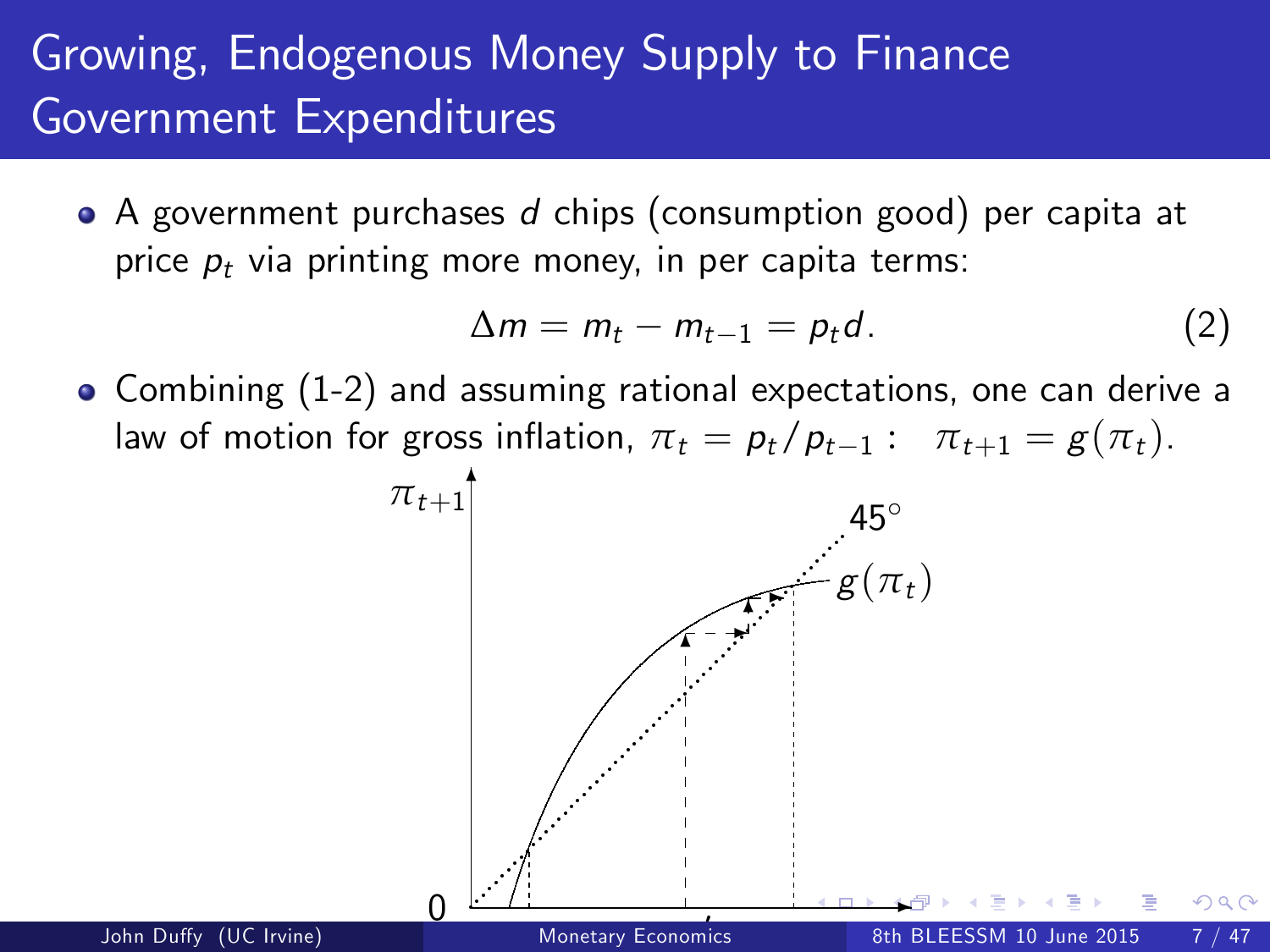## Marimon and Sunder (Ecmta (1993)

- Each period, *n* young, *n* old and  $N 2n > n$  sit on the sidelines. Agents live (are active) for two periods. Then sit on sideline, and are randomly selected to be new young agents at the start of each period.
- Sidelined agents compete to forecast  $p_{t+1}$ ; Following the final period  $T$  (not known to subjects) the average forecast is used to calculate final payoffs.
- Endowment of "chips" is higher in youth than in old age, e.g.  $e^y$ ,  $e^o = \{7, 1\}$  Initial old are endowed equally with units of money.
- Young submit supply schedules of chips for money. Old agents inelastically supply money. The price at which demand equals supply is the market price of chips (consumption) in terms of money. Given savings,  $m_t$  consumption is  $e^y - m_t$  for time t young, and  $e^o + m_{t-1}/\pi_t$  for old at time t.  $u_t = \log c_t + \beta \log c_{t+1}$  is used to determine payoff.
- It is common knowledge that the government buys  $D = nd$  units of chips every period at the prevailing market [pr](#page-6-0)i[ce](#page-8-0) [f](#page-6-0)[ol](#page-7-0)[lo](#page-8-0)[wi](#page-0-0)[ng](#page-47-0) [\(2](#page-0-0)[\).](#page-47-0)  $\Omega$

<span id="page-7-0"></span>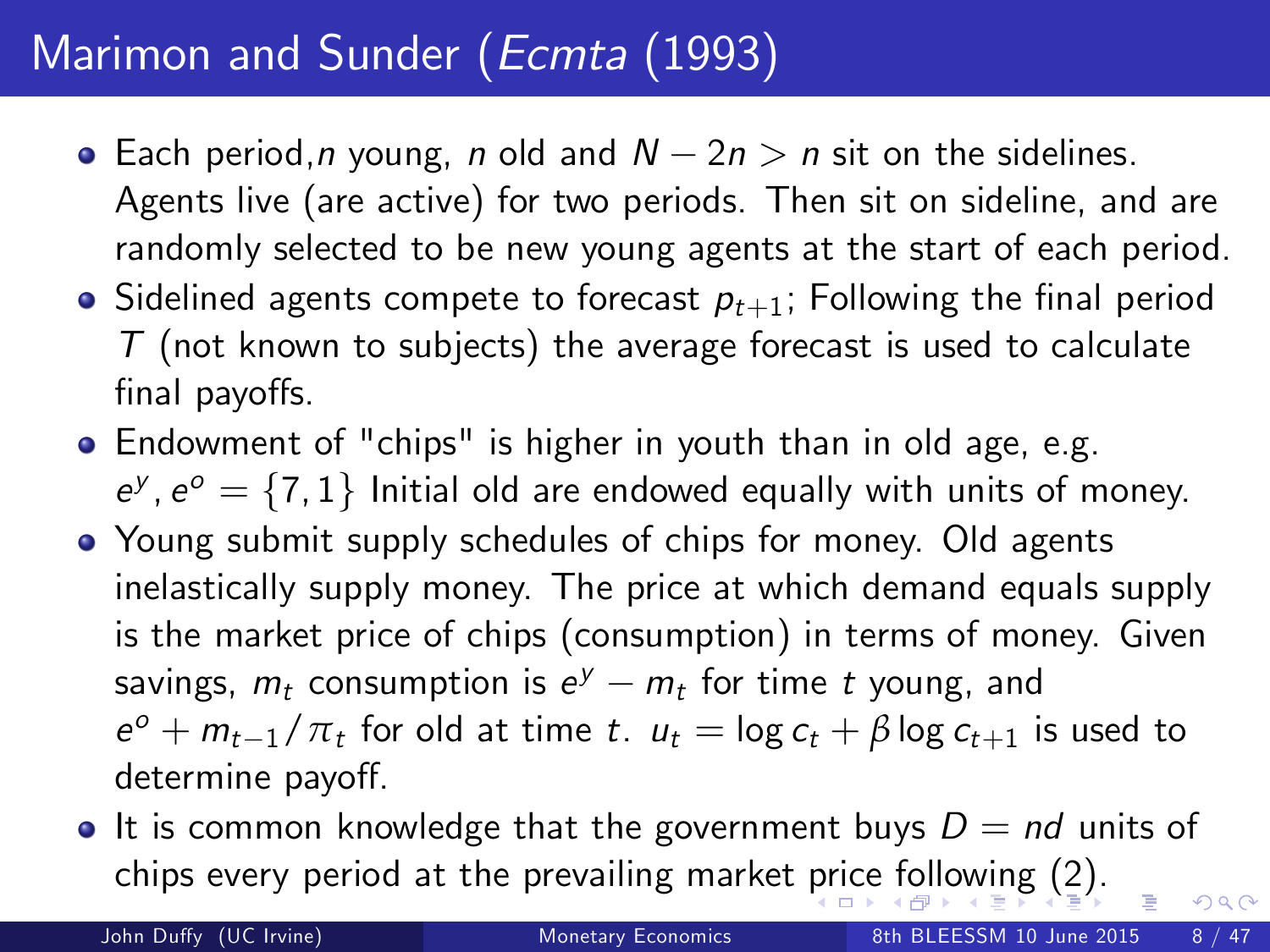## Marimon and Sunder's Findings

- The actual path for inflation in all of their experimental sessions is always in a neighborhood around the low inflation stationary equilibrium,  $π_{low}$ .
- Inflation rates were never observed in a neighborhood around the high inflation steady state,  $\pi_{\text{high}}$ , nor were they ever found to be explosive.

<span id="page-8-0"></span>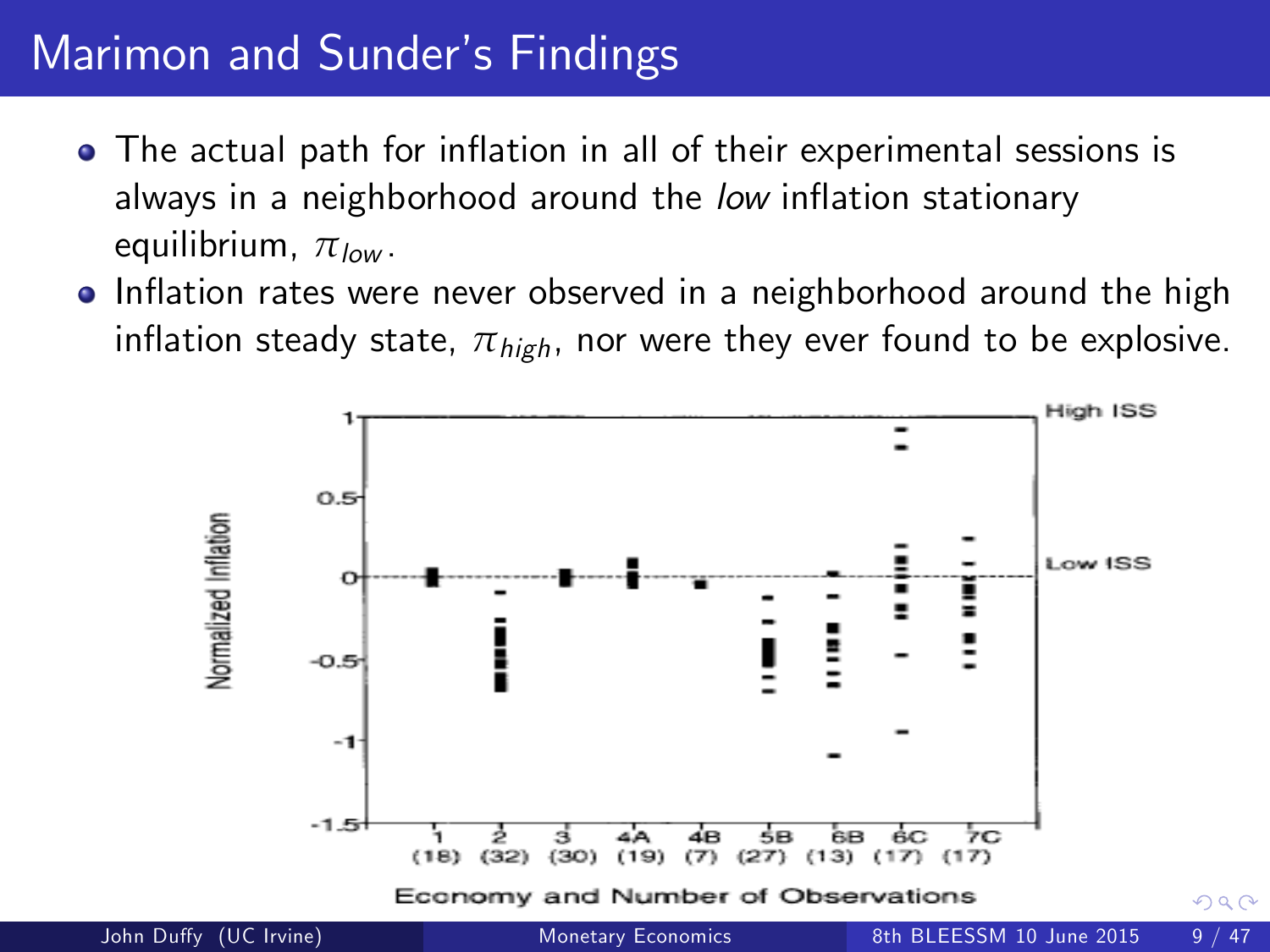• These findings can be explained by subjects' use of some kind of adaptive rather than rational expectations.

 $\pi^e_{t+1} = \pi^e_{t-1} + \alpha(\pi_{t-1} - \pi^e_{t-1}), 0 < \alpha < 1$ , fits the data from many sessions reasonably well. When estimated versions of such rules are used in place of rational expectations, the low inflation steady state,  $\pi_{\text{low}}$  is found to be locally stable, and  $\pi_{\text{high}}$  is found to be locally unstable, thereby explaining the attractiveness of  $\pi_{low}$ .

- Essentially, the mapping for equilibrium inflation is transformed so that  $\pi_{t+1} = \pi_{t+1}^e = f(\pi_{t-1}) = g(\pi_t)$ ,or  $\pi_t = g^{-1}[f(\pi_{t-1})]$ .
- <span id="page-9-0"></span>There also seems to be a bias for a constant consumption heuristic wherein subjects seek to equalize their consumption in both periods of life which leads to an even lower stationary inflation rate than  $\pi_{low}$ .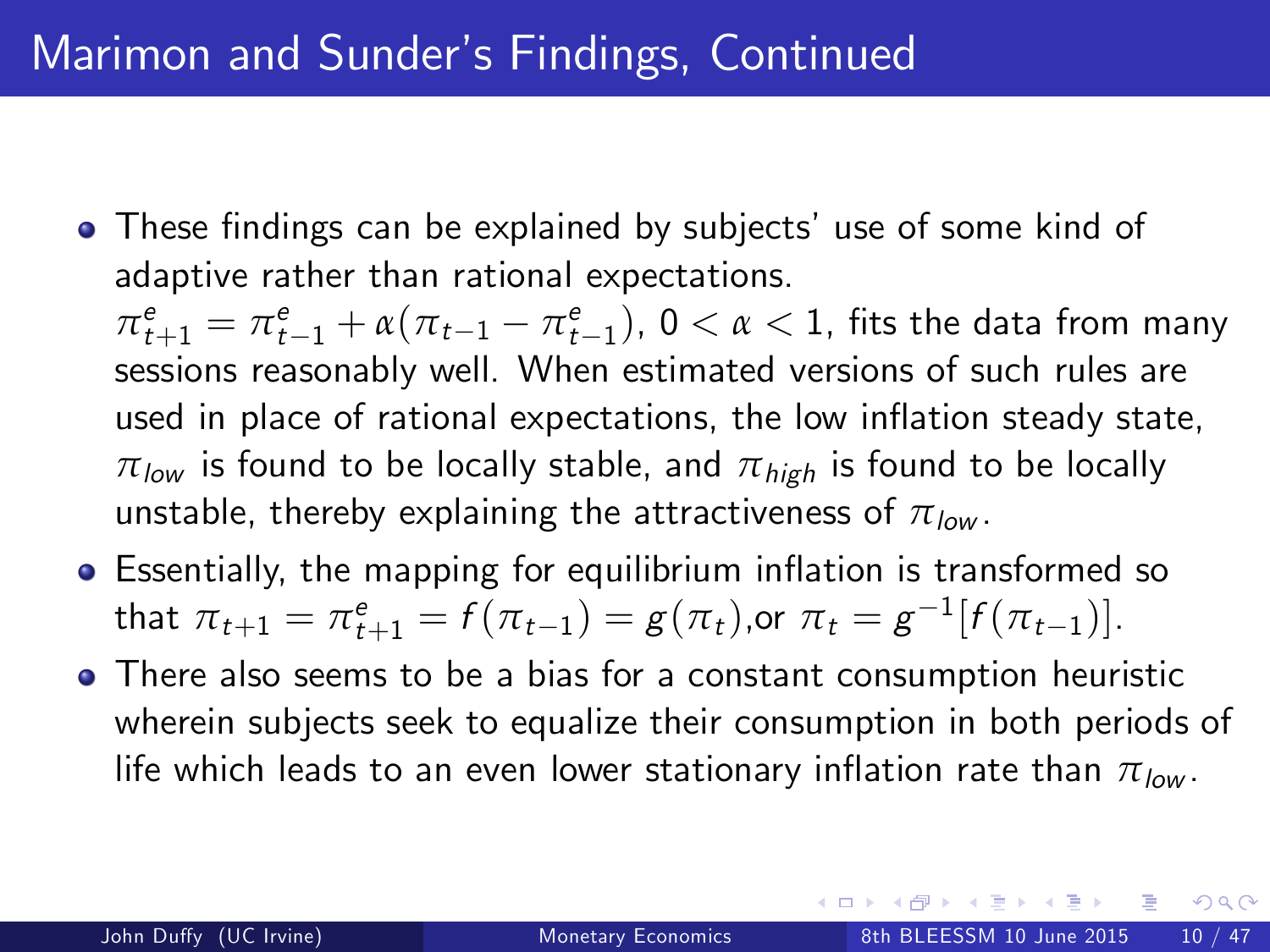## Money Illusion and Moneyís Role as a Unit of Account

- There is no question that money serves as a unit of account, that is, as a common measure of the value of all goods and services.
- However, when it comes to thinking about the value of goods and services over time, taking inflation (or deflation) of prices into account, casual empiricism suggests that individuals frequently think in nominal or "current dollar" terms, rather than in real or "constant dollar" terms as is assumed in economic theories.
- **•** Examples:
	- **1** Stock exchanges report performance in nominal terms.
	- Many wage and debt contracts are not indexed to inflation though indexation is trivial.
	- <sup>3</sup> Movie box office: All-time non-inflation adjusted record: Avatar (2009). Inflation-adjusted, the winner is Gone with the Wind (1939).
- Of course, it remains possible that adjustments for inflation are still made, but casual empiricism suggests otherwise. Irving Fisher (1928) wrote a whole book on the subject, The M[on](#page-9-0)e[y](#page-11-0) [Il](#page-9-0)[lu](#page-10-0)[si](#page-11-0)[on](#page-0-0)[.](#page-47-0)  $\Omega$

<span id="page-10-0"></span>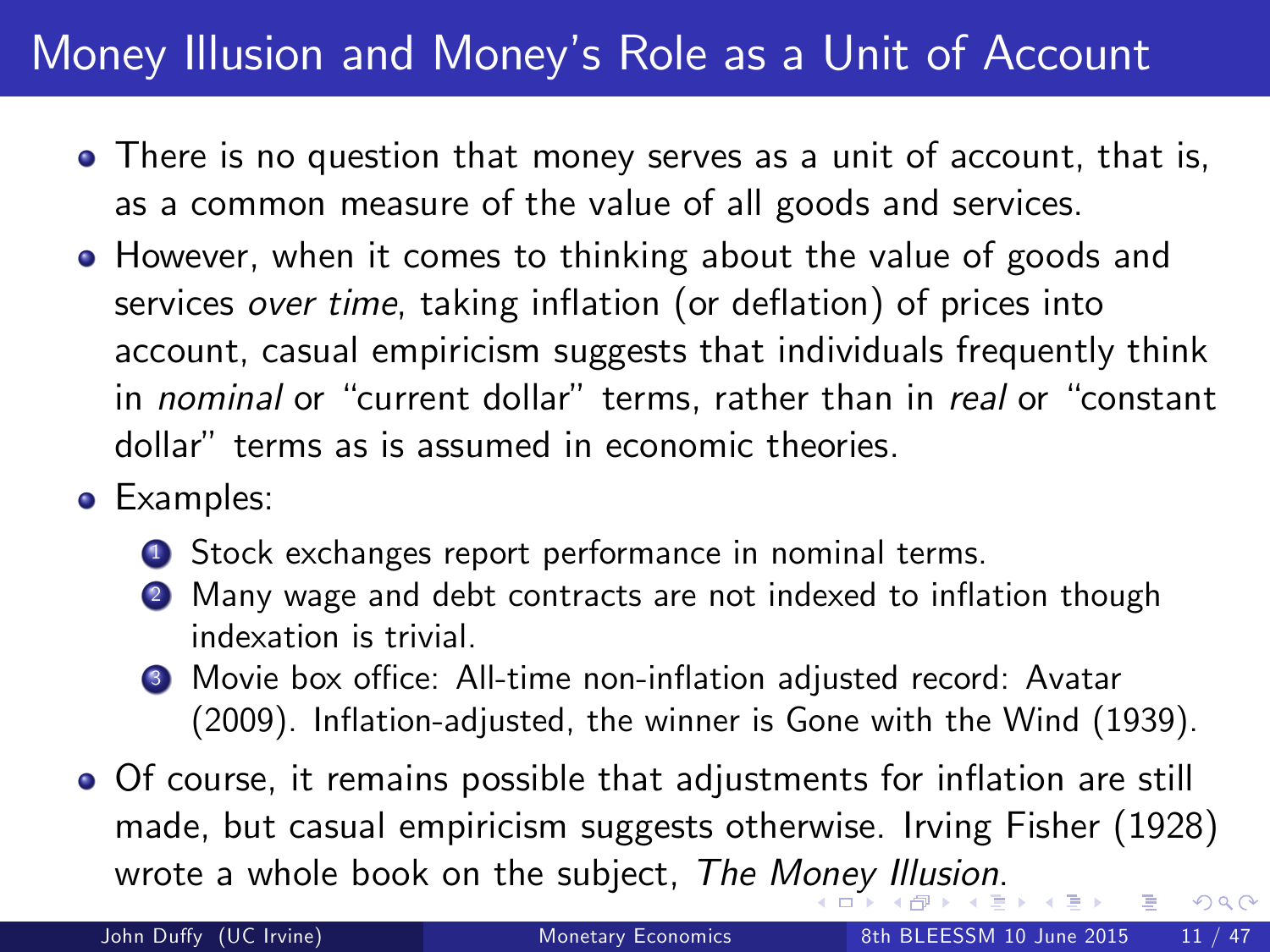### Survey evidence for Money Illusion

- Bewley (1999) surveyed U.S. firms and found that most had refused to cut nominal wages during the recession of 1991-92 even though unemployment was high.
- <span id="page-11-0"></span> $\bullet$  Questionnaire survey evidence by Shafir et al. ( $QJE$  (1997)). Look at money illusion as a framing issue. Consider this question of theirs: ìTwo competing bookstores have in stock an identical leatherñbound edition of Oscar Wilde's collected writings. Store A bought its copies for \$20 each. Tom, who works for Store A, has just sold 100 copies of the book to a local high school for \$44 a copy. Store B bought its copies a year after Store A. Because of a  $10\%$  yearly inflation, Store B paid \$22 per copy. Joe, who works for Store B, has just sold 100 copies of the book to another school for \$45 a copy. Who do you think made a better deal selling the books, Tom or Joe?"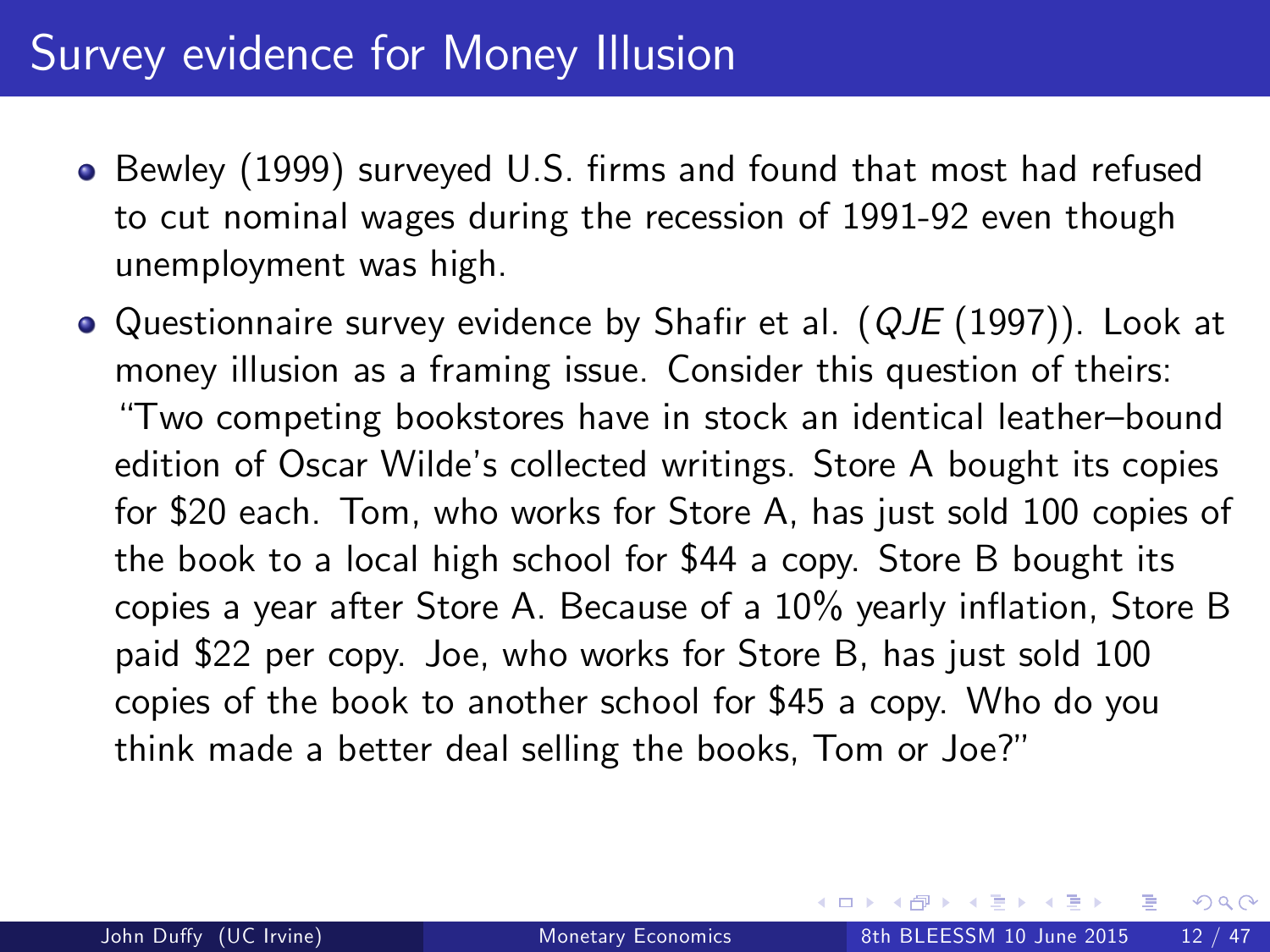### Survey evidence for Money Illusion

- Bewley (1999) surveyed U.S. firms and found that most had refused to cut nominal wages during the recession of 1991-92 even though unemployment was high.
- $\bullet$  Questionnaire survey evidence by Shafir et al. ( $QJE$  (1997)). Look at money illusion as a framing issue. Consider this question of theirs: ìTwo competing bookstores have in stock an identical leatherñbound edition of Oscar Wilde's collected writings. Store A bought its copies for \$20 each. Tom, who works for Store A, has just sold 100 copies of the book to a local high school for \$44 a copy. Store B bought its copies a year after Store A. Because of a  $10\%$  yearly inflation, Store B paid \$22 per copy. Joe, who works for Store B, has just sold 100 copies of the book to another school for \$45 a copy. Who do you think made a better deal selling the books, Tom or Joe?"
- 87% of a group of 130 subjects (people approached at airports, shopping malls) incorrectly chose Tom.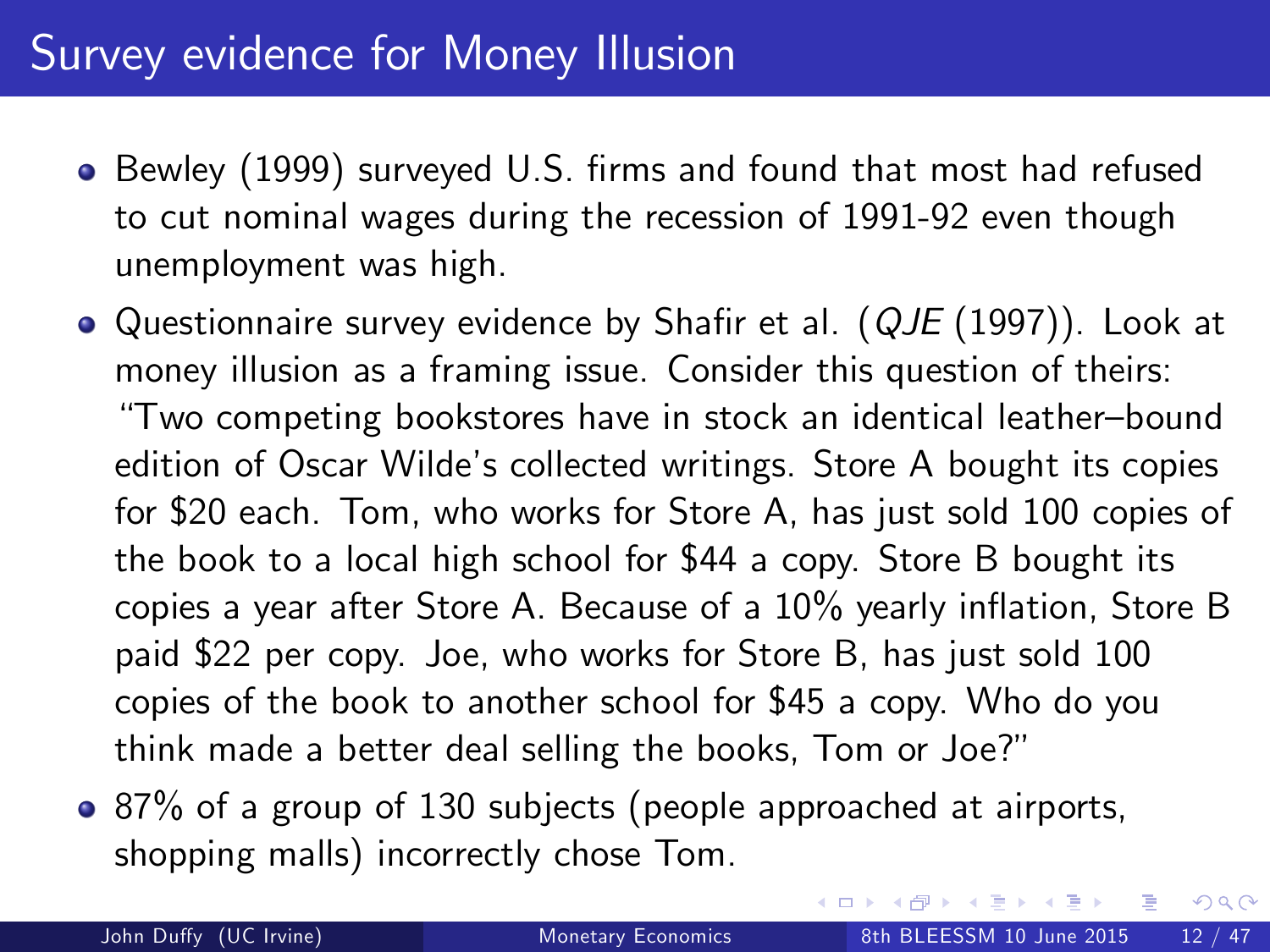### Experimental Evidence of Money Illusion

- Several papers by Fehr and Tyran (AER 2001, GEB 2007, Ecmta 2008) -focus on GEB paper:
- A symmetric, n-player pricing game with three Pareto-ranked equilibria.
- Each player *i* chooses a price  $P_i \in \{1, 2, ..., 30\}$ .
- Payoff function  $\pi_{i,t} = f(P_i, P_{-i,t})$ , presented as a 30  $\times$  30 payoff table that was common to all  $n$  subjects, either in real or nominal terms.

| Equilibrium | Equilibrium price<br>level | Real equilibrium<br>payoff | Nominal equilibrium<br>payoff |
|-------------|----------------------------|----------------------------|-------------------------------|
| A           | $P_A = 4$                  | $\pi_A = 28$               | $P_A \pi_A = 112$             |
| B           | $P_B = 10$                 | $\pi_B = 5$                | $P_B \pi_B = 50$              |
|             | $P_C = 27$                 | $\pi$ <sub>C</sub> = 21    | $P_C \pi_C = 567$             |
|             |                            |                            | イロト イ母ト イヨト イヨト<br>- 134      |

John Duffy (UC Irvine) [Monetary Economics](#page-0-0) 8th BLEESSM 10 June 2015 13 / 47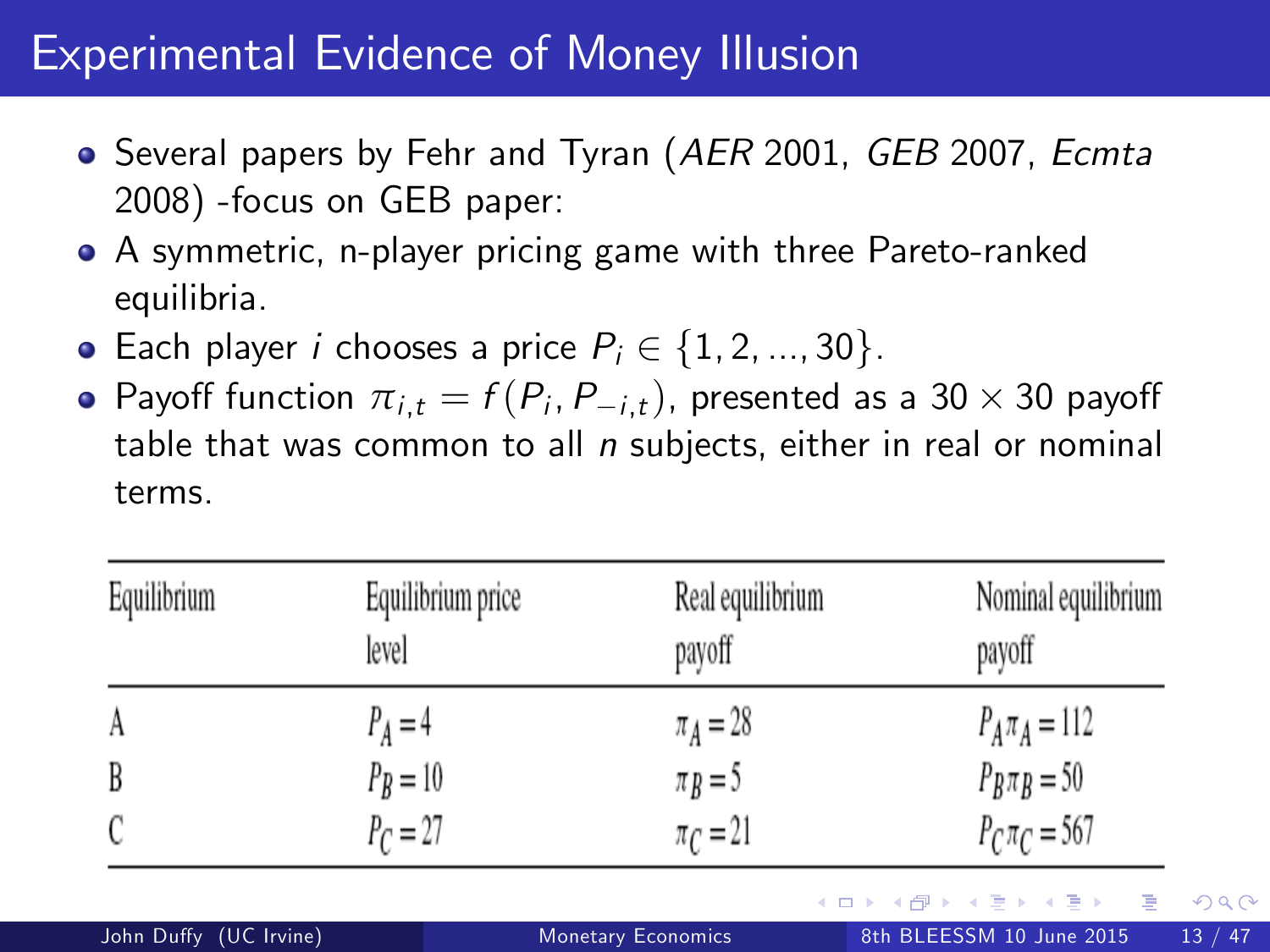## Experimental Design

- $2 \times 2$ : Real or nominal presentation of payoffs. Subject plays against  $n-1$  other human subjects or  $n-1$  robot players.
- Real payoffs for all choices were identical across all treatments: subjects earned the same real payoff for any combination of  $P_i$  and  $P_{-i}$ , regardless of the treatment condition.
- Subjects in the nominal treatment were instructed that they needed to divide (deflate) payoffs by  $P_{i}$  to get their real payoff. Subjects in the real treatment were shown real payoffs.
- Robot treatment: robot players choose a known best reply  $P_{-i}$  to the single subject's choice of  $P_i$  so in this case, subjects act as Stackelberg leaders. Solve an individual optimization problem (best choice is A,  $P_i = 4$ )
- The experiment tests the conflict between nominal and real payoff dominance. Individual optimization gets rid of noise/uncertainty about how susceptible other players are to money illusion.
- Repeated play of the same game for 30 periods in each treatment **condition (with same subjects/robots).**<br>John Duffy (UC Irvine) Monetary Economics 8th BLEESSM 10 June 2015 14 / 47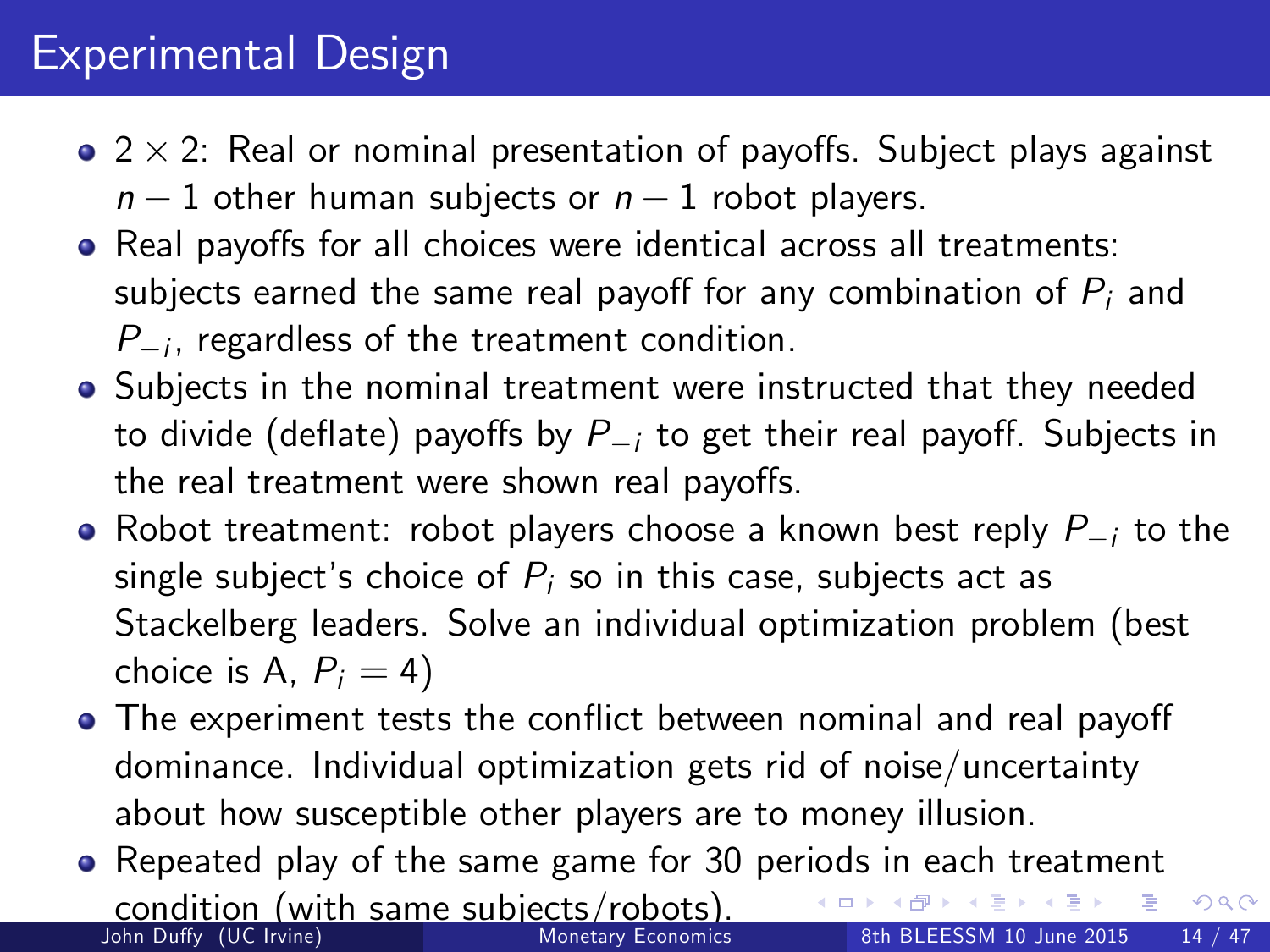### Experimental Results

- **Human subjects only: Convergence to the inefficient equilibrium in** the nominal frame, efficient equilibrium in the real frame.
- Robot/Individual optimization treatment: Slow convergence to the efficient equilibrium.

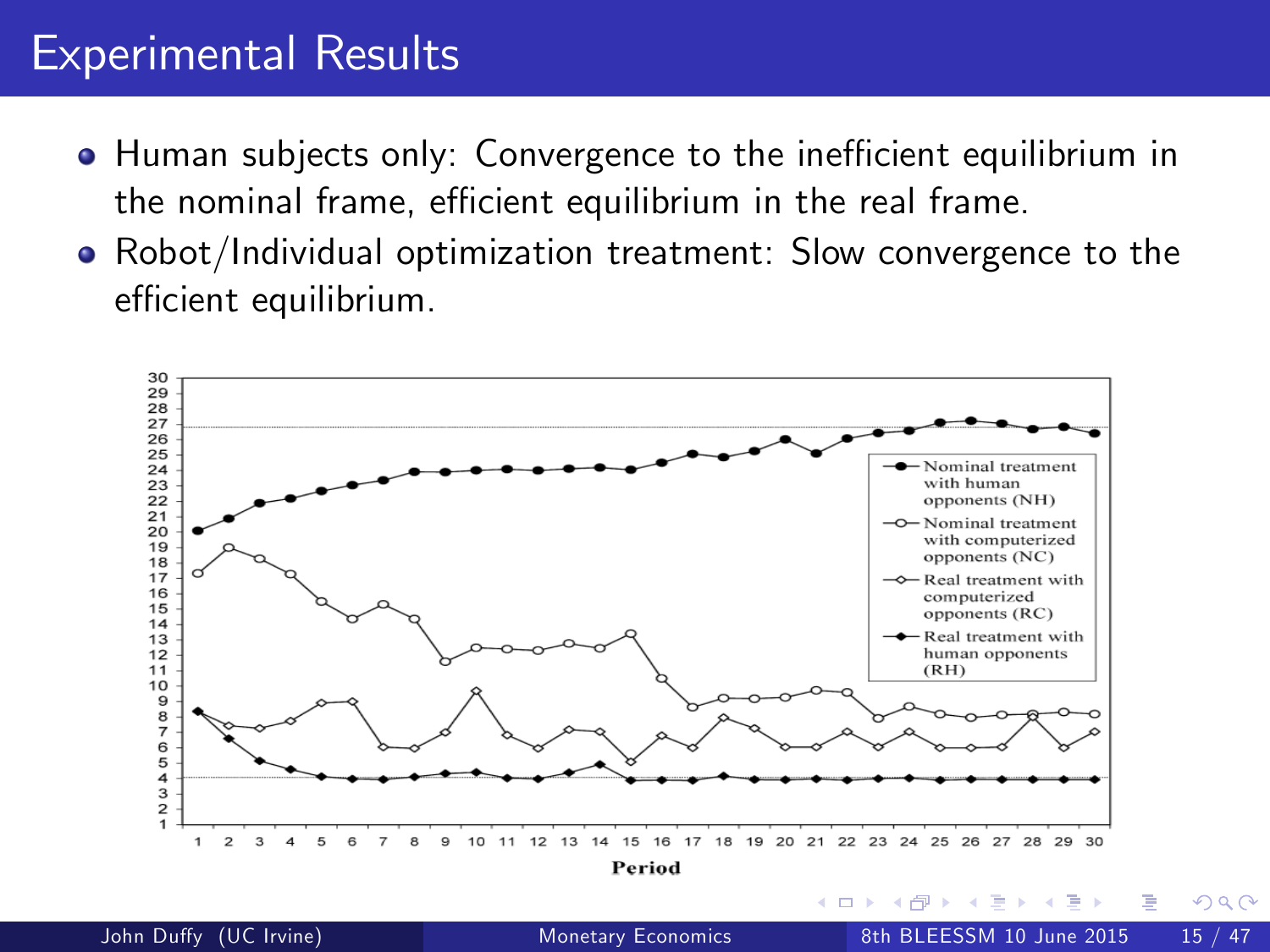## Search Models of Money as a Medium of Exchange

- Simple game-theoretic models of monetary exchange with a focus on origins of money as a medium of exchange. Only beginning to be used for policy analysis, e.g. as in Lagos and Wright (JPE, 2005).
- Acceptance of a certain good(s) (money) not desired for own consumption is predicated on the belief that others will accept those same good(s) in exchange for goods that are desired for own consumption - an explicitly strategic calculation.
- The game is also explicitly dynamic exchange occurs in real-time.
- The theory includes two frictions thought to be necessary for a coherent theory of money:
	- <sup>1</sup> anonymity (private histories are not public information). 2 random matching (no fixed locations /long-term relationships).
- Explicit modeling of exchange process (unlike Walrasian CE). Experimentally a different mechanism for exchange than the double auction.  $\mathcal{A} \cap \mathbb{P} \rightarrow \mathcal{A} \supseteq \mathcal{A} \rightarrow \mathcal{A} \supseteq \mathcal{A}$  $\Omega$

<span id="page-16-0"></span>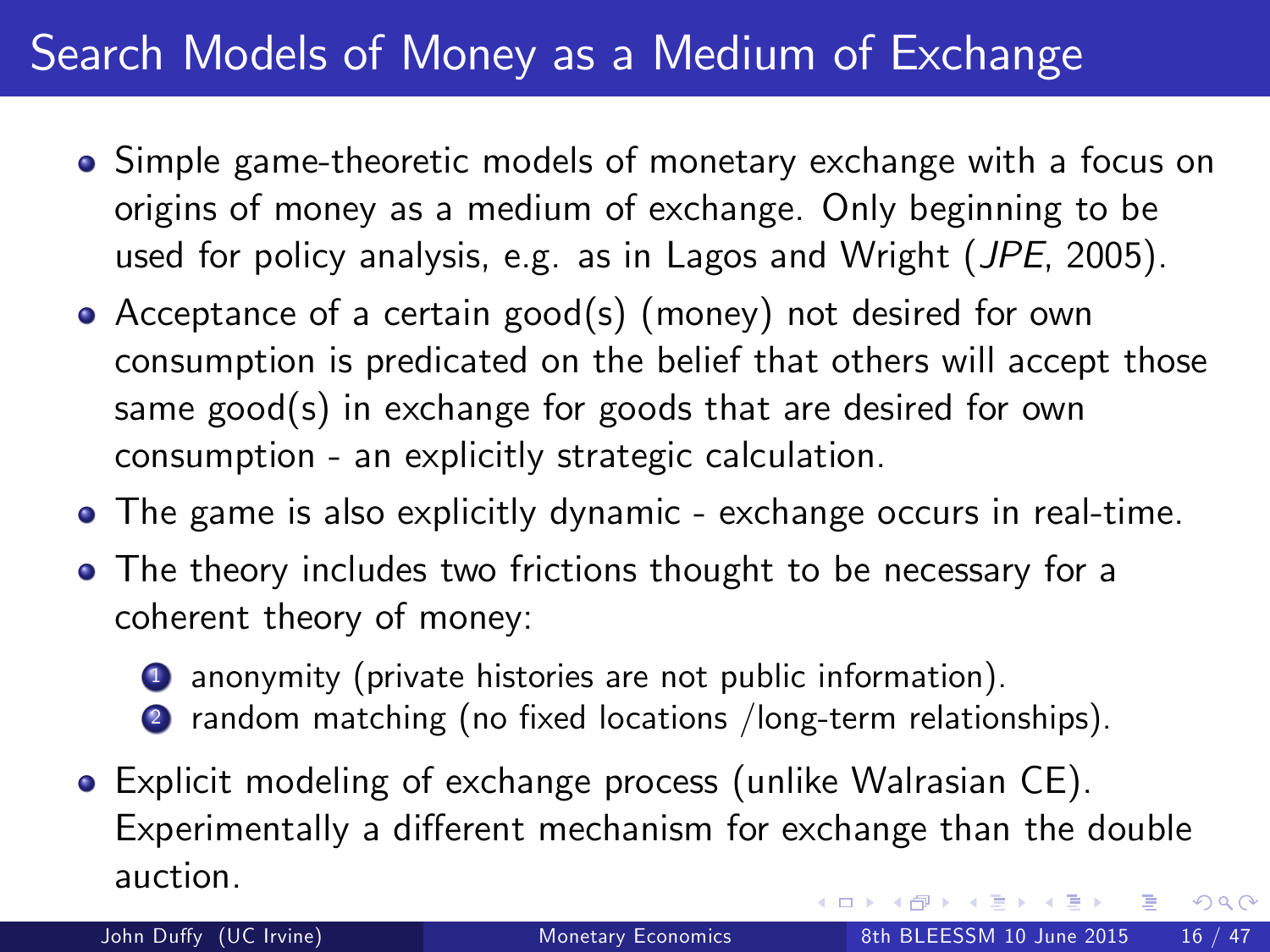## Kiyotaki and Wright's Commodity Money Model (JPE 1989)

- $\bullet$  A continuum of agents is divided up equally into three different types, labeled as types 1, 2 or 3.
- There are three different goods, labeled as goods 1, 2 or 3.
- Each player type *i* desires to consume the good corresponding to his type, good *i*, but produces some other good,  $j \neq i$ .

| "Model A" Player Type          |  |                     |  |
|--------------------------------|--|---------------------|--|
|                                |  | $1 \quad 2 \quad 3$ |  |
| Desires to Consume Good: 1 2 3 |  |                     |  |
| But Produces Good: 2 3         |  |                     |  |

- In the absence of trade there is never a *double coincidence of wants* between any two players.
- For trade to occur requires that some individuals accept a good they do want to consume with the expectation that they will be able to use this good to obtain a good they do want to consume.
- Su[ch](#page-16-0) a [g](#page-16-0)ood may b[e](#page-17-0) called a *medium of exch[an](#page-18-0)ge*[.](#page-17-0)

<span id="page-17-0"></span>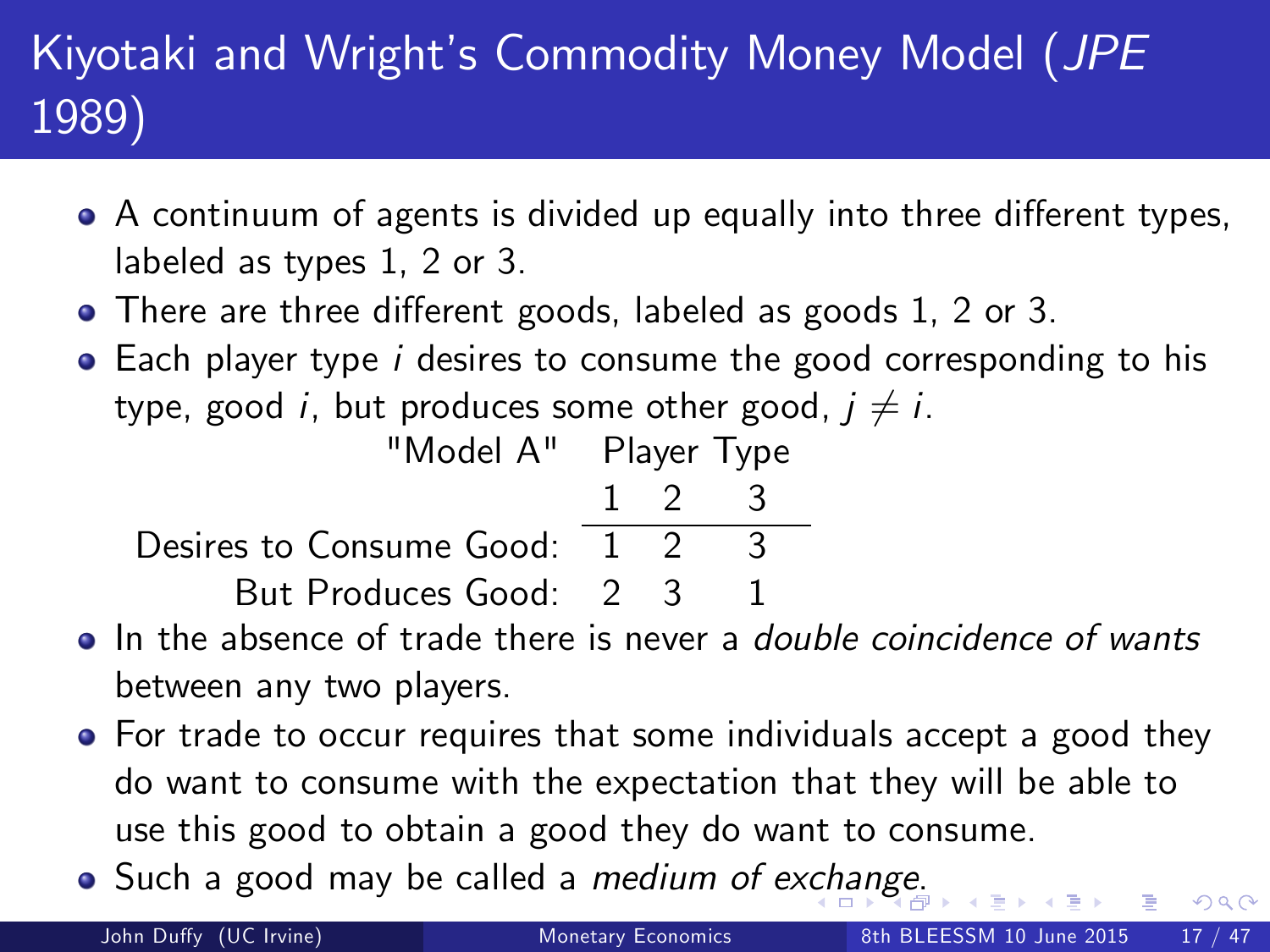## Kiyotaki and Wright Model (2)

Agents in this model can store a single unit of any good in any period, but storage of goods is costly:

<span id="page-18-0"></span> $0 < c_1 < c_2 < c_3 < u$ ,

- $\bullet$  u is the utility that all three types get from consuming the good corresponding to their type.
- In every period, agents in this model are randomly paired with one another. (Corbae et al. (Ecmta 2003) show that it is bilateral and not random matching that matters- results generalize if agent can choose trading partners).
- The decision they face is whether to trade the good they currently have in storage for the good the agent with whom they are paired has in storage.
- Trades must be mutually agreed upon and involve simple one-for-one swaps of goods in inventory. (Trejos and Wright (1995) allow divisible goods and bargaining over price).  $\left\{ \begin{array}{ccc} 1 & 0 & 0 \\ 0 & 1 & 0 \end{array} \right.$  $QQ$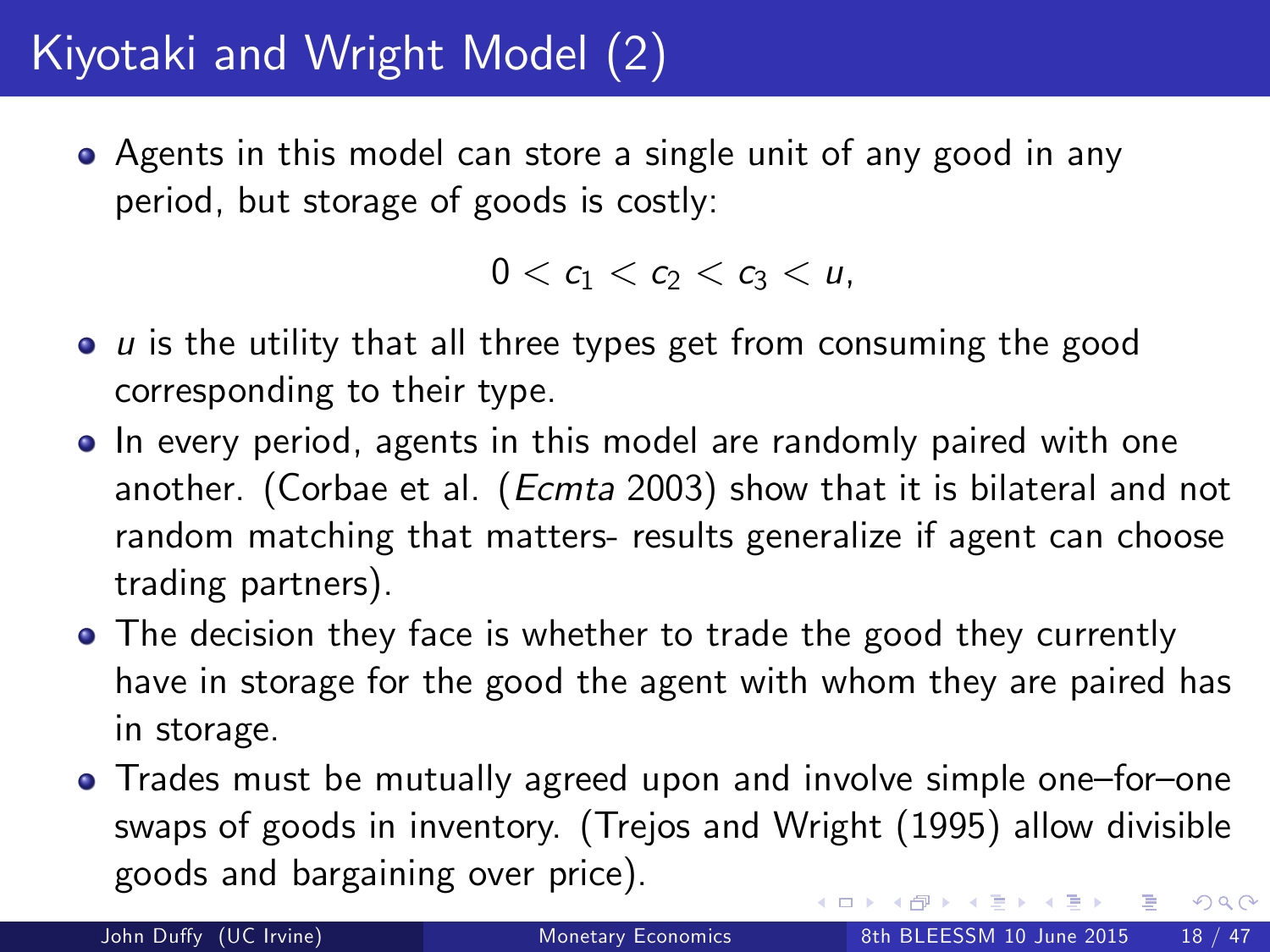- If a player successfully trades for his consumption good, he immediately consumes that good and produces a new unit of his production good, which becomes the good he has in storage.
	- The player earns a positive net payoff equal to  $u c_j$ , where  $c_j$  is the storage cost of his production good.
- If trade is not mutually agreed upon or a player trades for a good that is not his consumption good.
	- The player earns a net payoff for the period of  $-c_k$  where  $c_k$  is the storage cost of the good he has in storage as of the end of the period.
- **•** Each player's trading decision involves weighing the cost of not trading and incurring the cost of the good currently held in storage against the expected net utility benefit from trading for the good held by the other player, discounted by factor *β*.

<span id="page-19-0"></span> $QQ$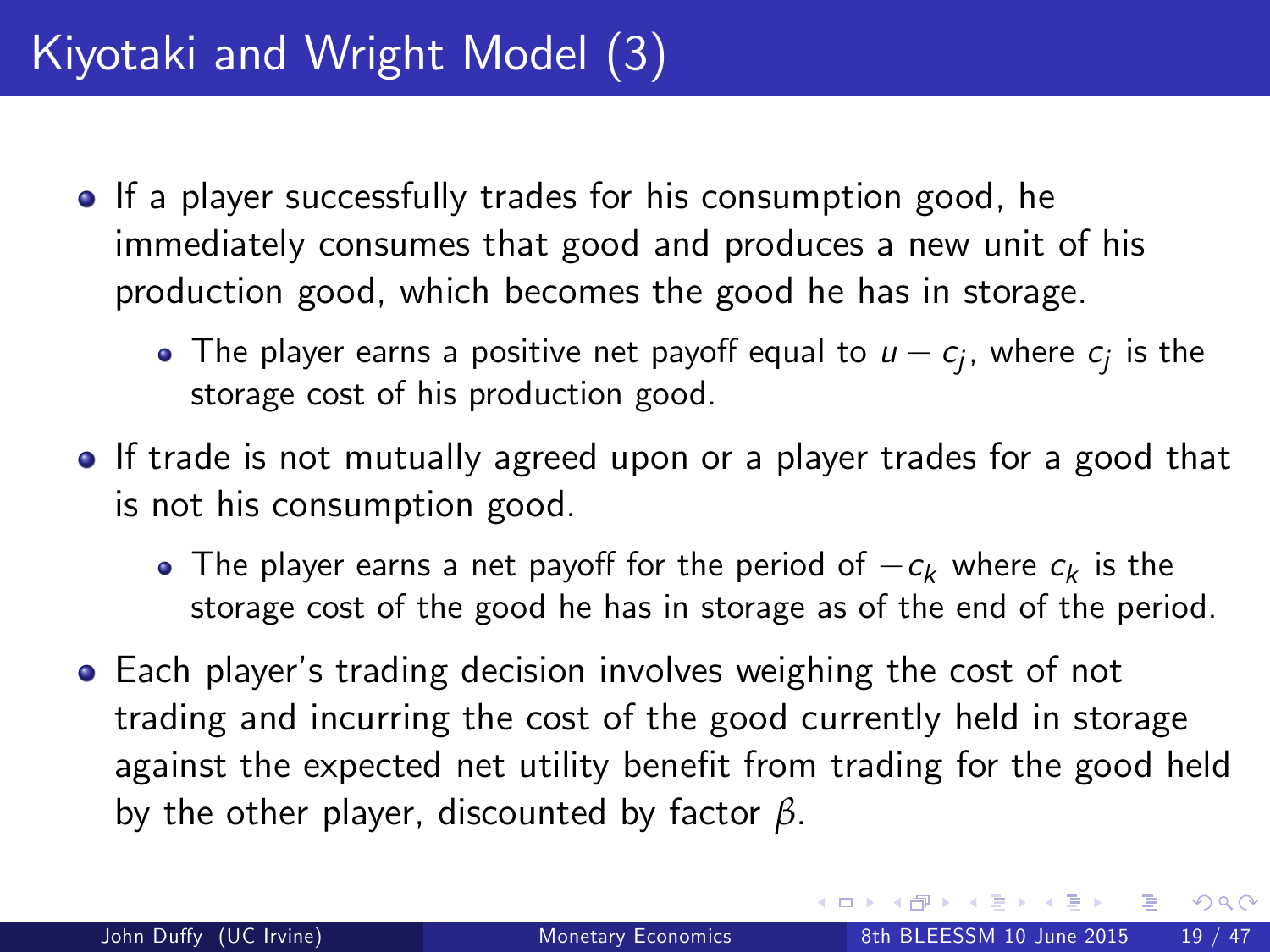- It is always optimal to offer to trade for one's consumption good (only case where net payoffs are positive).
- If a player meets a good in trade which is not his consumption good and which is different from the good he currently has in storage:
	- The optimal trading strategy of types 2 and 3 is to always play a fundamental, cost-minimizing strategy (only agree to trade for goods with lower storage costs)
	- The optimal trading strategy of type 1 players depends on parameter conditions. If

$$
c_3-c_2>(p_{31}-p_{21})\frac{\beta u}{3}.
$$

where  $p_{ii}$  is the proportion of agents of type *i* who have good *j* in storage, type 1 players should also play a fundamental, cost minimizing strategy.

• If the inequality is reversed, then type 1 players should choose a "speculative" trading strategy, offering to trade their production good 2 to type 2 players in exchange for the m[ore](#page-19-0) [co](#page-21-0)[st](#page-19-0)[ly](#page-20-0)-to-[sto](#page-47-0)[re](#page-0-0) [go](#page-47-0)[od](#page-0-0) [3.](#page-47-0)

<span id="page-20-0"></span>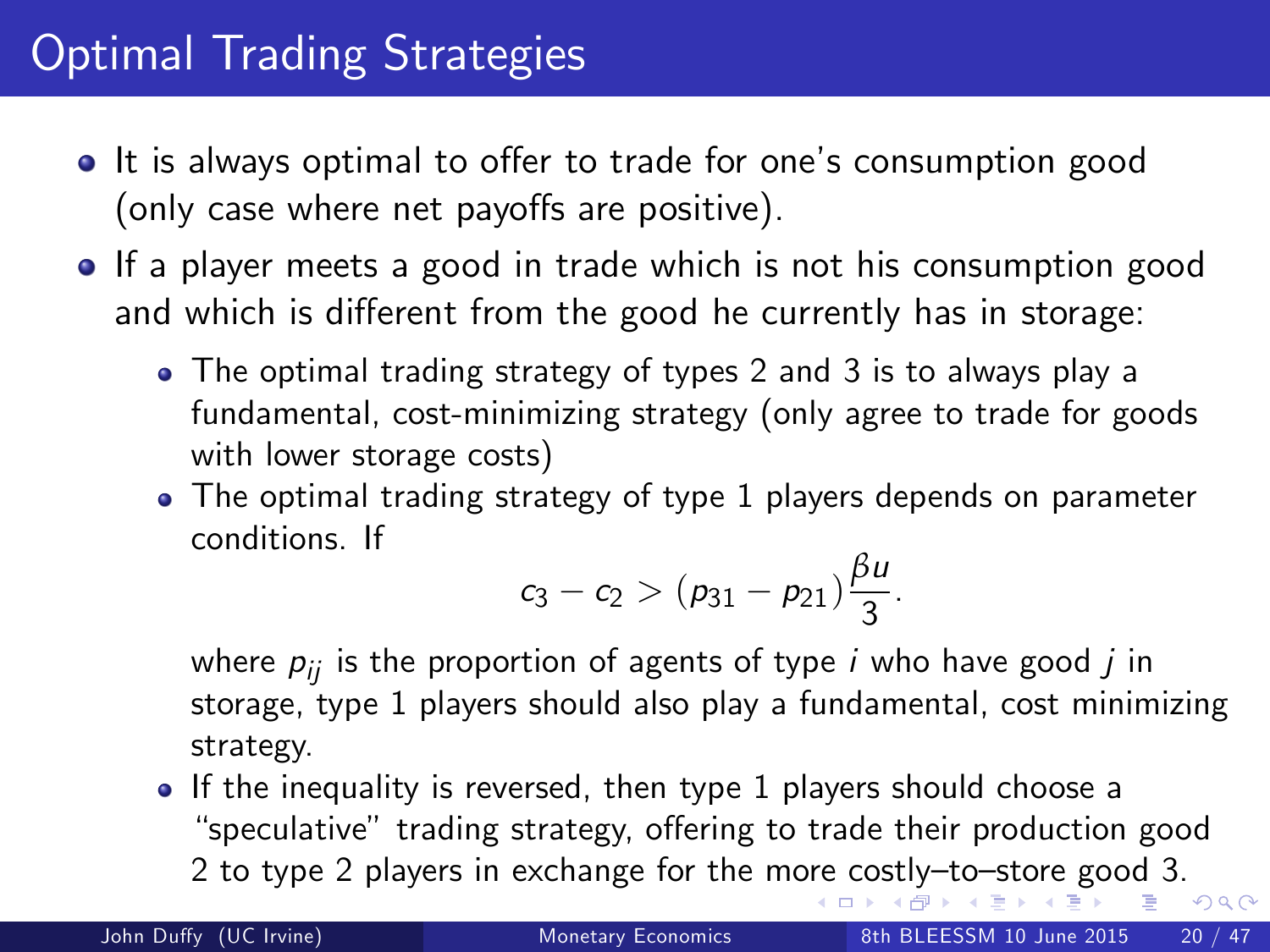### Money as a Medium of Exchange

- One definition of money is a good not desired for consumption purposes, but which is accepted in exchange with the rational expectation that others will accept that good in exchange for a consumption good.
- In the case where all 3 types use fundamental trading strategies, good 1 fulfills this role: Type 2 trades good 3 to Type 3 in exchange for good 1. Type 2 then trades good 1 to type 1 in exchange for good 2.
- In the case where type 1 players adopt speculative trading strategies, both goods 1 and 3 serve as media of exchange: Type 2 continues with its fundamental strategy of trading good 3 for good 1. But now type 1 trades good 2 for good 3 as it anticipates that holding the more costly to store good 3 reduces the time it takes to acquire good 1 in trade (as good 3 can be directly traded with type 3 for good 1).
- The use of good 3 as a medium of exchange is interesting as this good is dominated in rate of return by the less-costly-to-store good 2.

<span id="page-21-0"></span> $\triangleright$   $\rightarrow$   $\Rightarrow$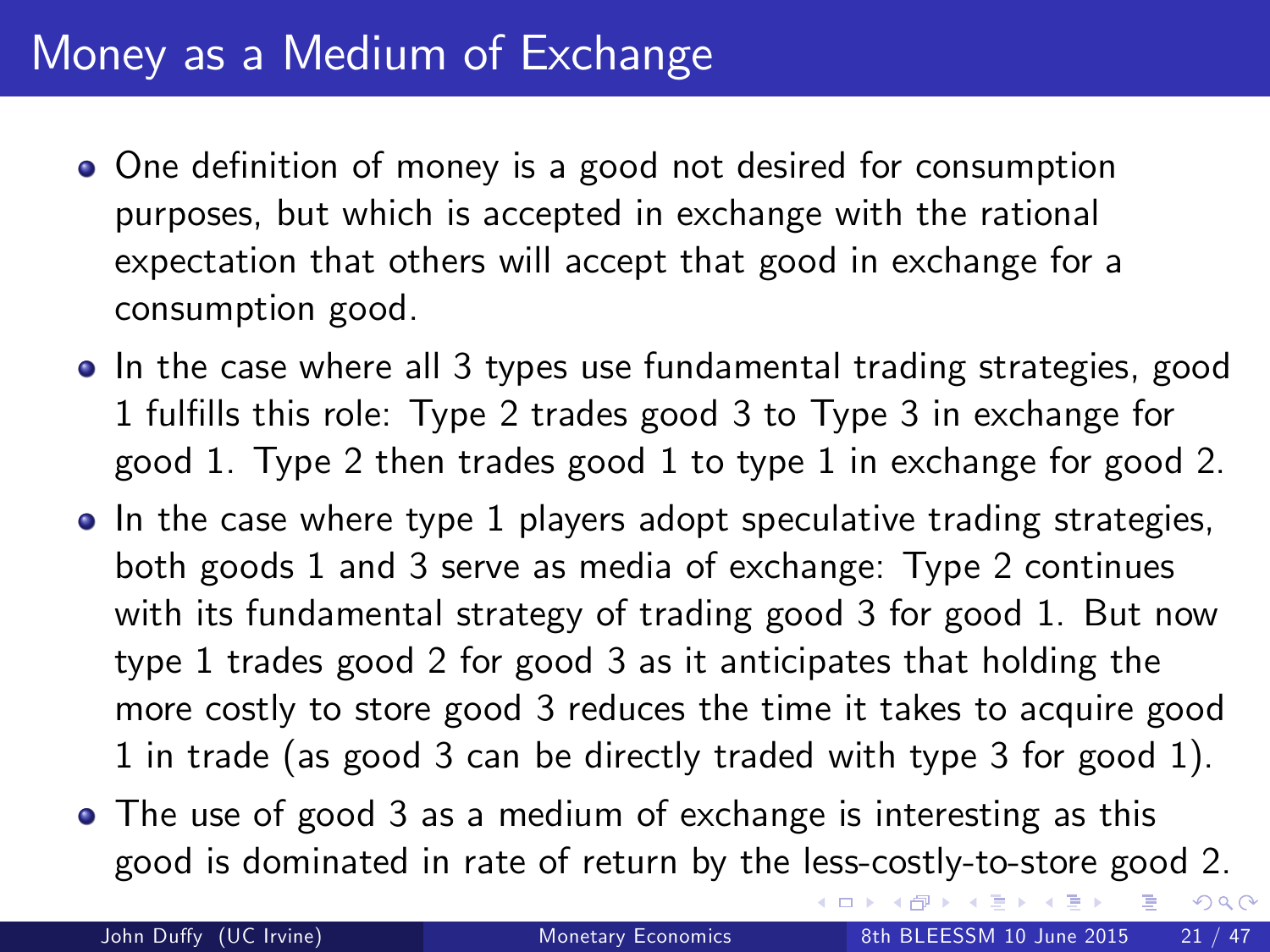#### Exchange Patterns: Fundamental Equilibrium



 $\leftarrow$ 

 $QQ$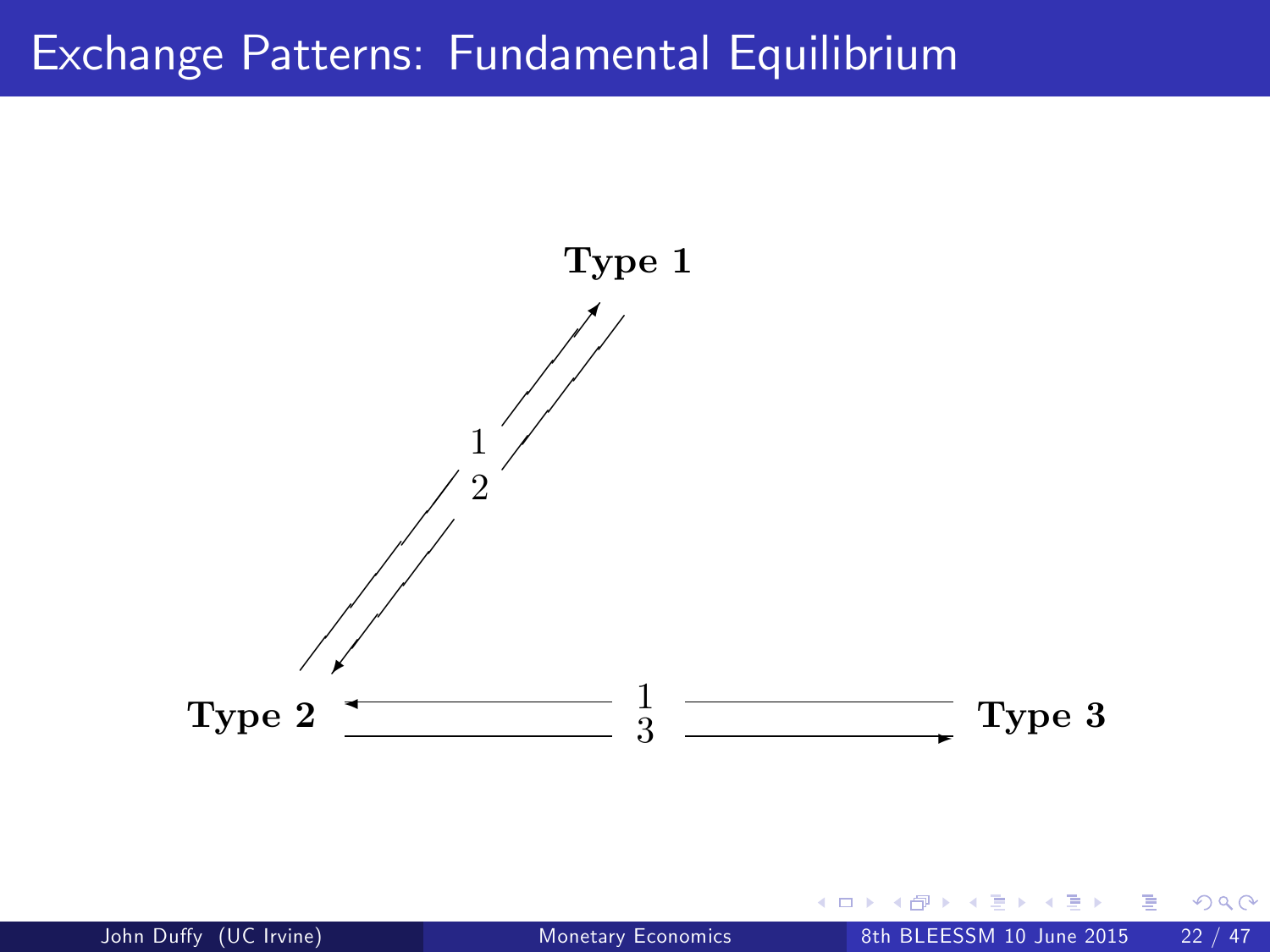#### Exchange Patterns: Speculative Equilibrium



 $\leftarrow$ 

 $QQ$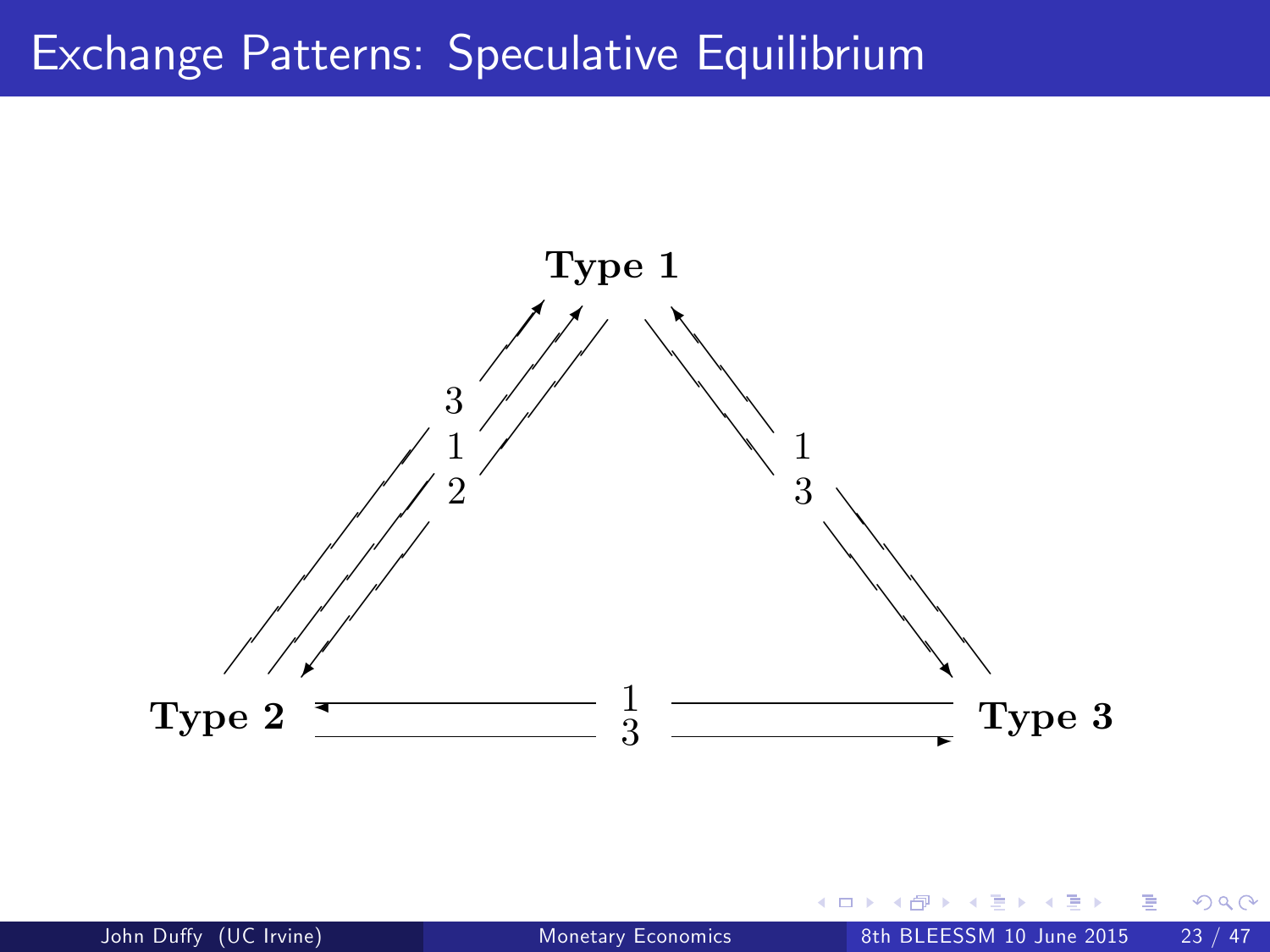## An Experimental Test (Duffy and Ochs AER 1999)

 $2 \times 2$  Experimental Design: Variables were Model (A or B) and utility value of consumption.

|                | Parameter Model A Value Model B Value |           |
|----------------|---------------------------------------|-----------|
| и              | $20$ or $100$                         | 20 or 500 |
|                | 0.90                                  | 0.90      |
| C <sub>1</sub> |                                       |           |
| C)             |                                       |           |
| С٦             |                                       |           |

- Feedback on proportions of goods  $\rho_{i,j}$  held in storage by each player type at the end of each round
- Each session involved 24-30 subjects.
- Subjects were randomly matched each period and had to decide whether to trade the good they had in storage for the good of their match. Mutually agreed upon trades were implemented. Acquiring the consumption good immediately leads to production. Storage costs assessed each period.  $200$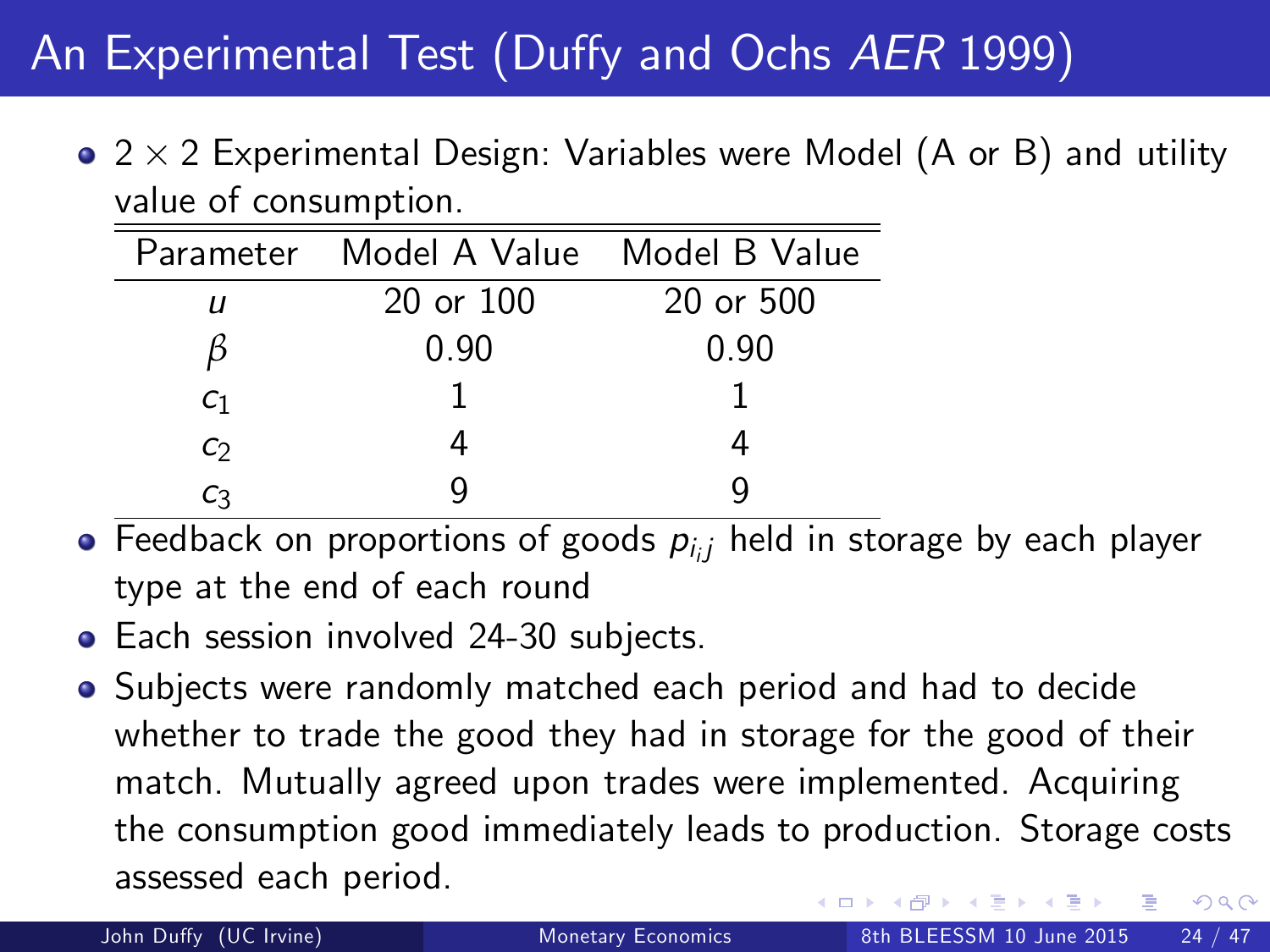#### Illustration of the Decision Screen

Trading Round Screen # 1



イロト イ押ト イヨト イヨト

 $QQ$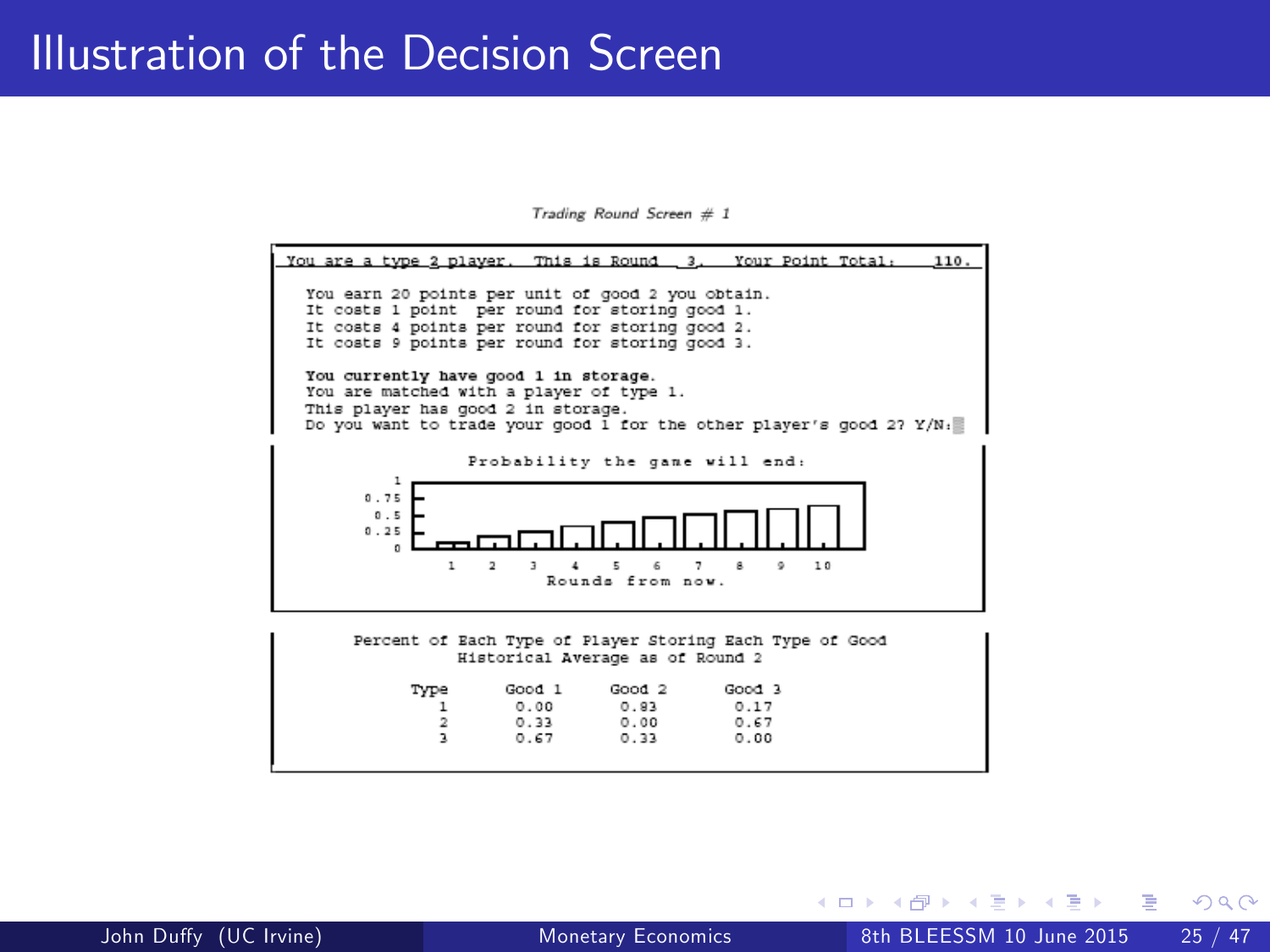- Players learn to play fundamental cost-reducing strategies.
- In environments where some players should play speculative strategies, they persist in playing fundamental strategies (e.g. Type 1 players in Model A).

The Frequency with Which Each Type Offers His Production Good for the Good He Neither Consumes Nor Produces Averages Over Each Half of all Model A Sessions

| Model A | 1 Offers 2 for 3 |          | 2 Offers 3 for 1 |                   | 3 Offers 1 for 2 |          |
|---------|------------------|----------|------------------|-------------------|------------------|----------|
| $\mu =$ | 1st Half         | 2nd Half |                  | 1st Half 2nd Half | 1s Half          | 2nd Half |
| 20      | .31              | -30      | -95              | -98               | -14              | $^{07}$  |
| Pred    | .00              | .00      | 1.00             | 1.00              | .00.             | .00      |
| 100     | .36              | -36      | -90              | -95               | -24              | .25      |
| Pred    | 1 NO             | 1.00     | 1.00             | 1.00              | -00              | .00      |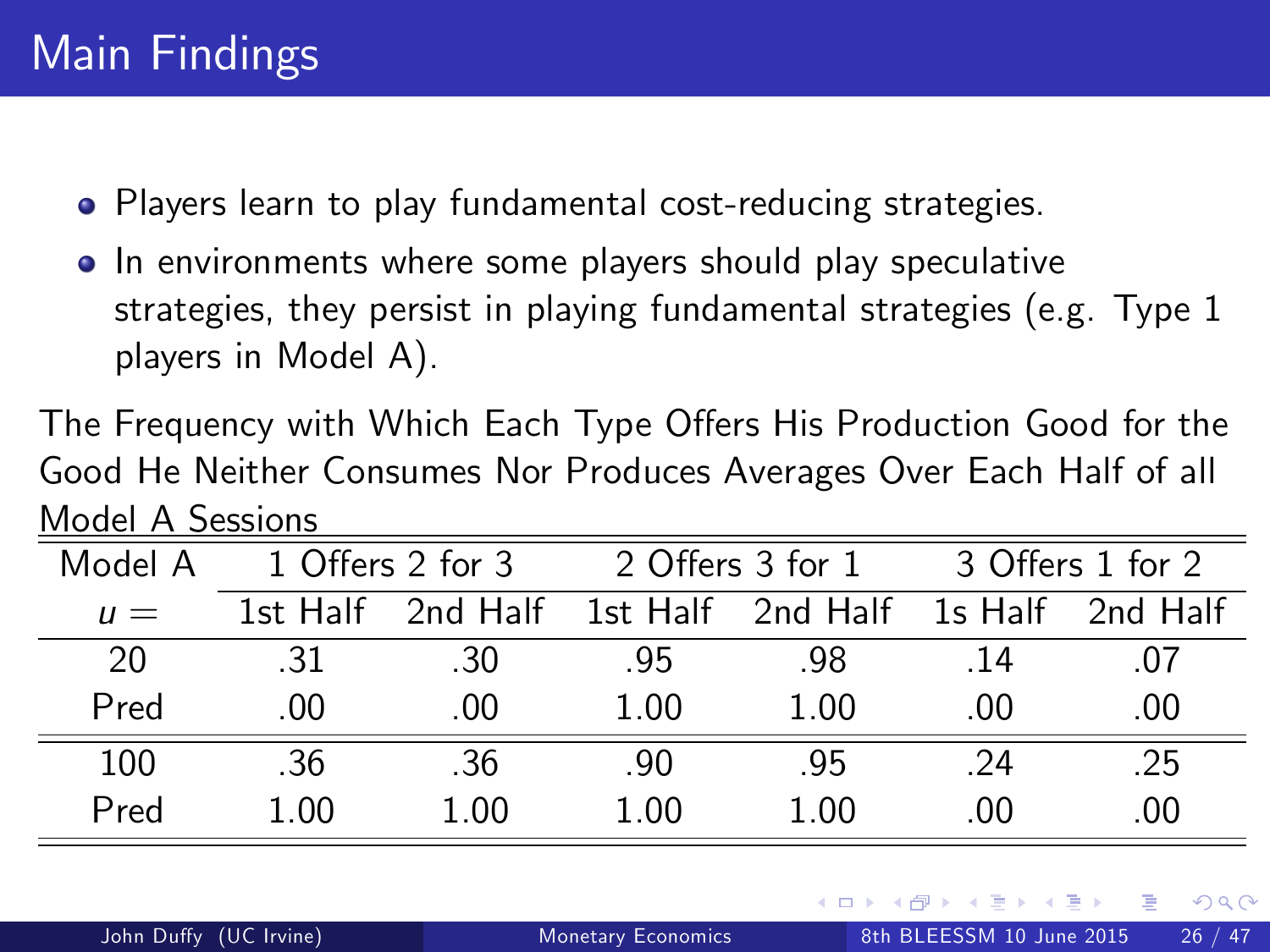- Let  $s_{jk}^i$  be the binary trading strategy of agent type  $i$  with good  $j$  in storage facing an opportunity to trade  $j$  for  $k\colon s_{jk}^i=1$  if a trade is proposed, 0 otherwise.
- **•** Two main right-hand side variables
	- Netpay<sub>ik</sub> = (success<sub>ii</sub> fail<sub>ii</sub>) (success<sub>ki</sub> fail<sub>ki</sub>).
	- A Marketability variable. E.g, Player 1 in Model A should be concerned with whether  $c_3 - c_2 - (p_{31} - p_{21}) \frac{\beta u}{3} > 0$  or  $< 0$ .
- Probit regressions show that the netpay variable is significant in explaining strategic behavior while the marketability variable is not.

<span id="page-27-0"></span>つへへ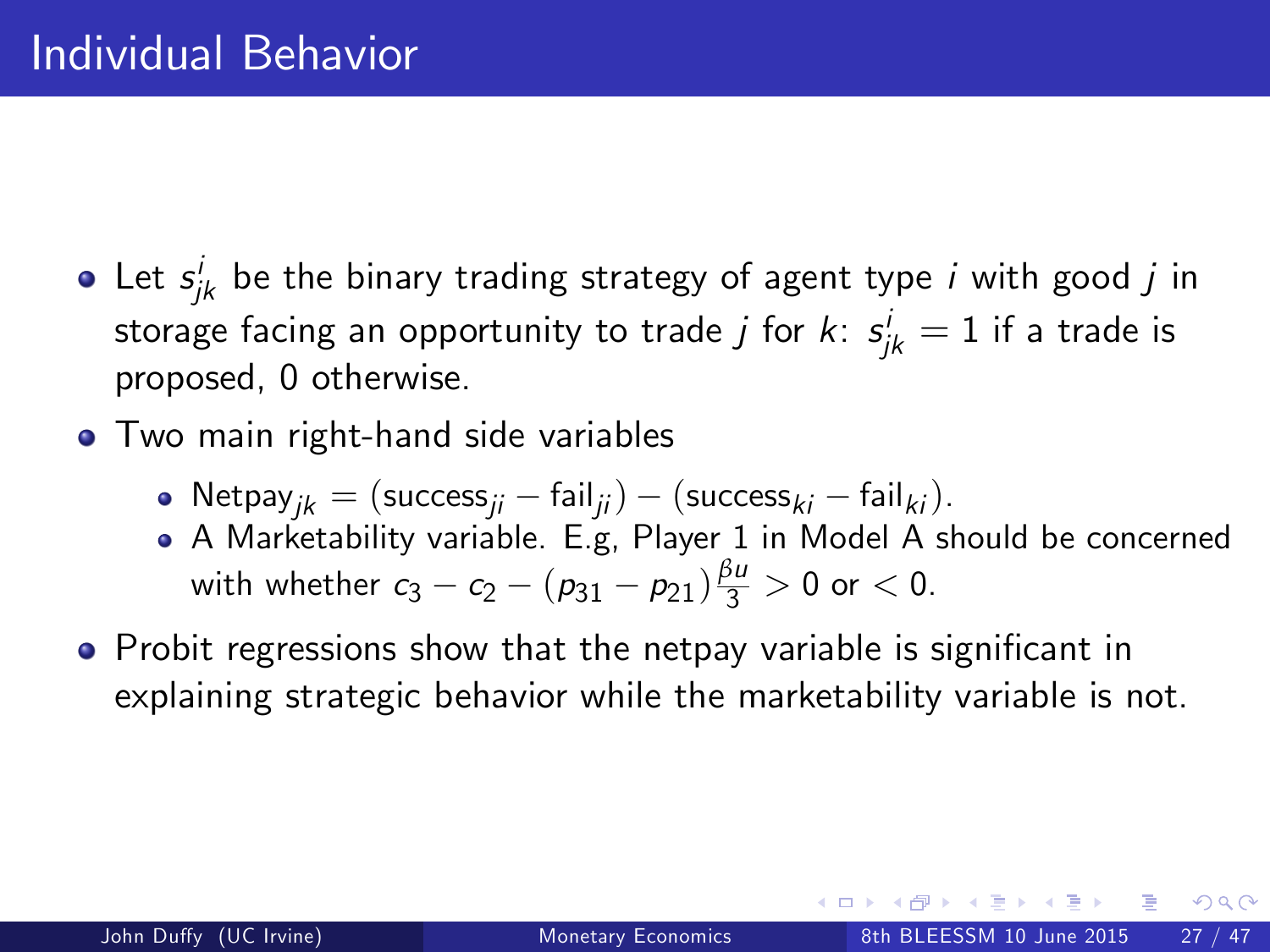### **Discussion**

- Subjects showed a pronounced tendency to play fundamental strategies regardless of treatment conditions.
- When subjects did respond to increases in the utility value of consumption by increasing the frequency with which they played speculative strategies, this was often done by agent types who in theory, ought not to have speculated.
- The use of fundamental strategies was unaffected by our efforts to initialize inventory holdings so that they were close to the speculative equilibrium distribution of goods.
- Individual behavior reflected a response to differences in past payoffs  $-$  as assumed in reinforcement learning models, but did not reflect any response to differences in marketability conditions  $-$  as required by the theory even though subjects were given information on  $p_{ii}$ , the proportions of type  $i$  holding good  $i$ .
- Thus while subjects had all the information necessary to implement the unique speculative equilibrium, it was n[ot](#page-27-0) [ob](#page-29-0)[s](#page-27-0)[er](#page-28-0)[v](#page-29-0)[ed](#page-0-0)  $\Omega$

<span id="page-28-0"></span>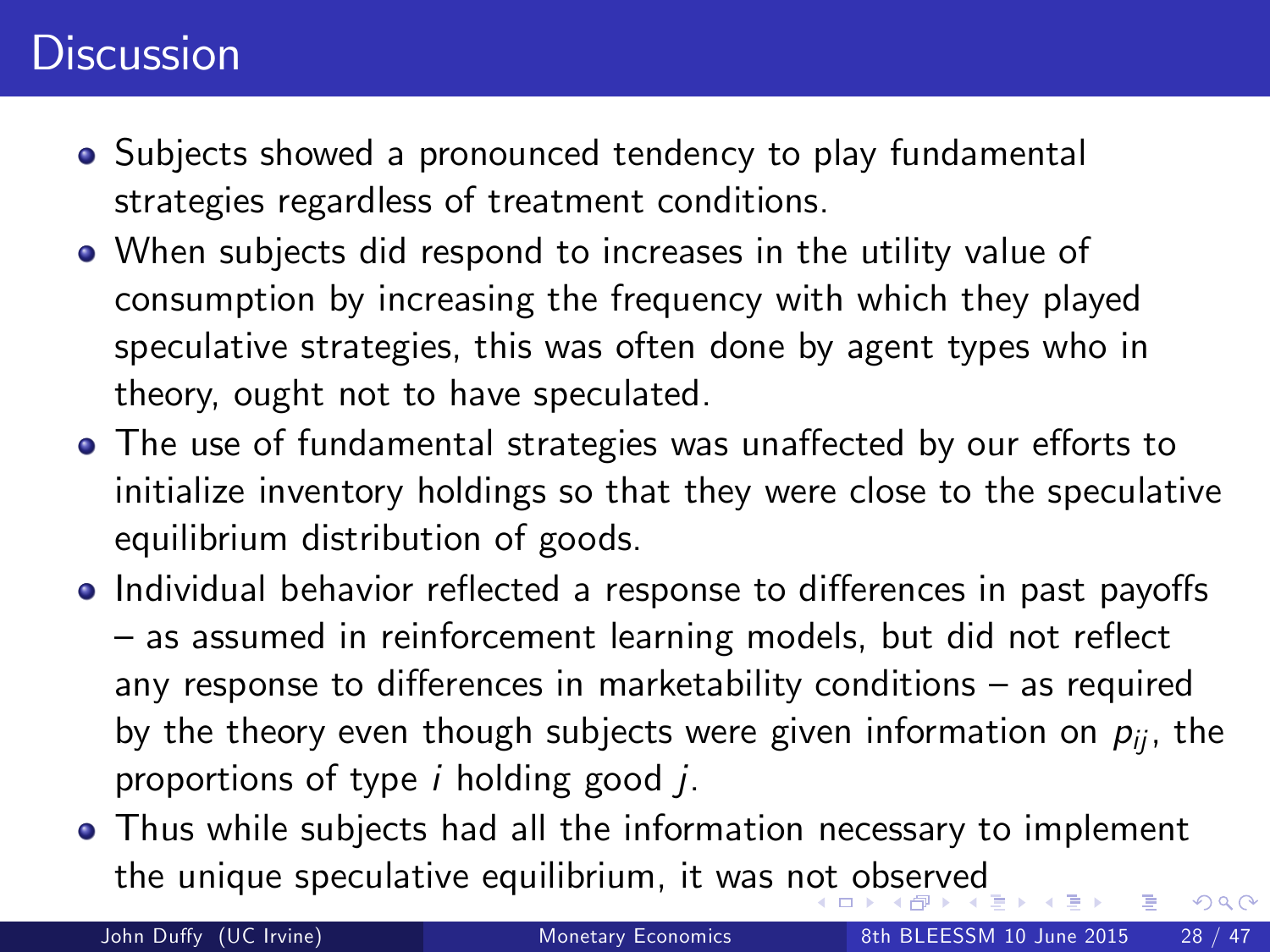- A fiat object as a good that is storable but has no intrinsic value.
- Fiat money is a fiat object that serves as a medium of exchange.
- <span id="page-29-0"></span>• As Ostroy and Starr (1990, p. 4) have noted, "though a medium of exchange must necessarily be a store of value, stores of value are not necessarily media of exchange."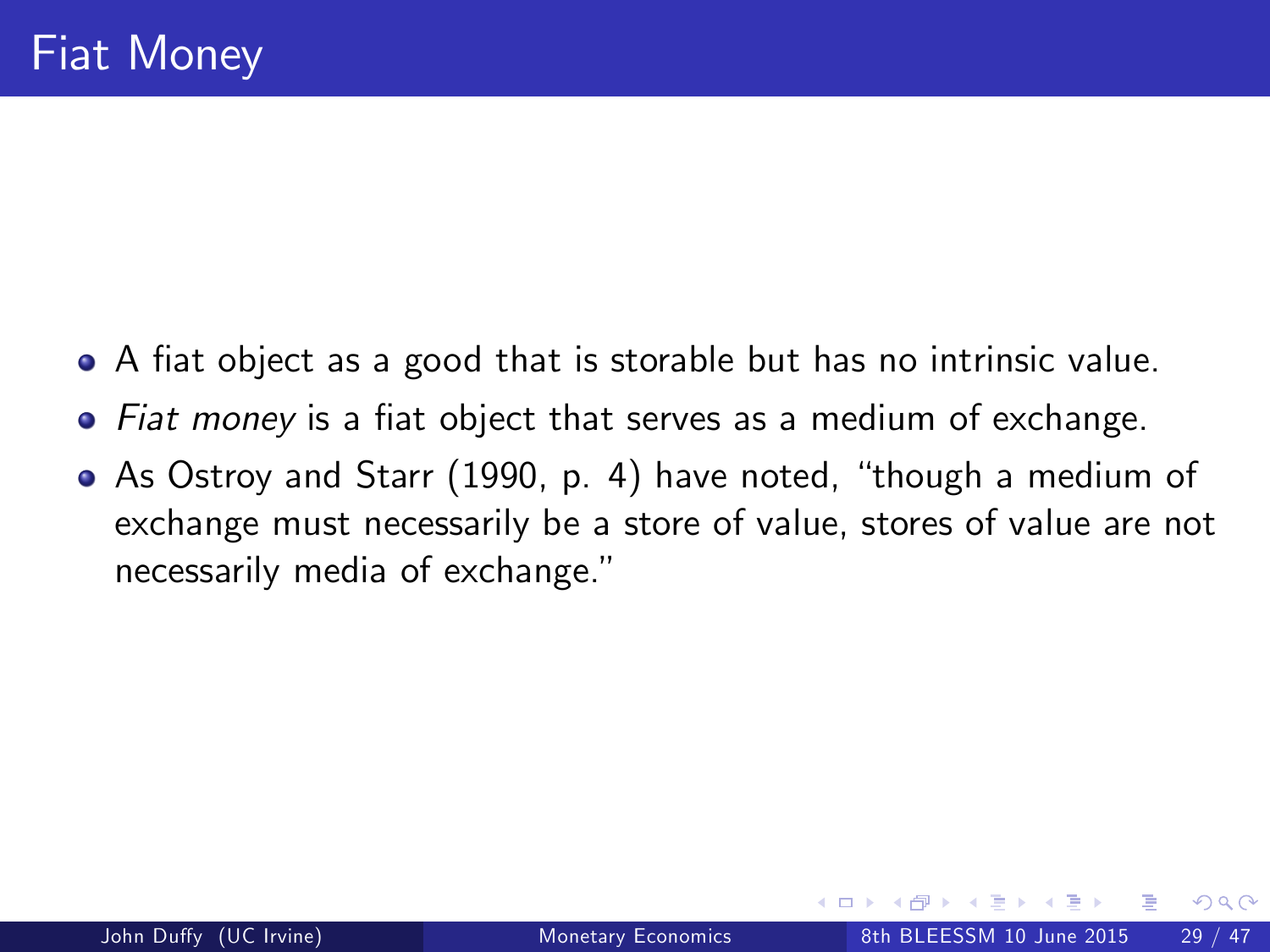## Fiat Money in the Kiyotaki-Wright Model

- Add a good 0 to the set of goods.
- $\bullet$  No type produces nor desires to consume good 0; like fiat money, good 0 is intrinsically worthless in this environment.
- $\bullet$  To introduce good 0, some a fraction,  $m$ , of each type of player is initially endowed with one unit of good 0 in storage. The remaining fraction,  $1 - m$ , of each player type is initially endowed with one unit of their production good in storage.
- If traded, good 0 swaps one-for-one with any other good.
- In Kiyotaki and Wright (1989) the storage cost of good 0 is 0. Costs of storing the other goods are as before, so  $c_0 < c_1 < c_2 < c_3$ .
- We also consider a version of the model where the fiat object is not least costly to store:  $c_1 < c_0 < c_2 < c_3$ .
- <span id="page-30-0"></span>• Note there always exist pure equilibria where good 0 is (is not) traded; it is common knowledge that no type desires to consume good 0, i.e. good 0 is known to be intrinsi[call](#page-29-0)[y](#page-31-0) [w](#page-29-0)[or](#page-30-0)[th](#page-31-0)[le](#page-0-0)[ss.](#page-47-0)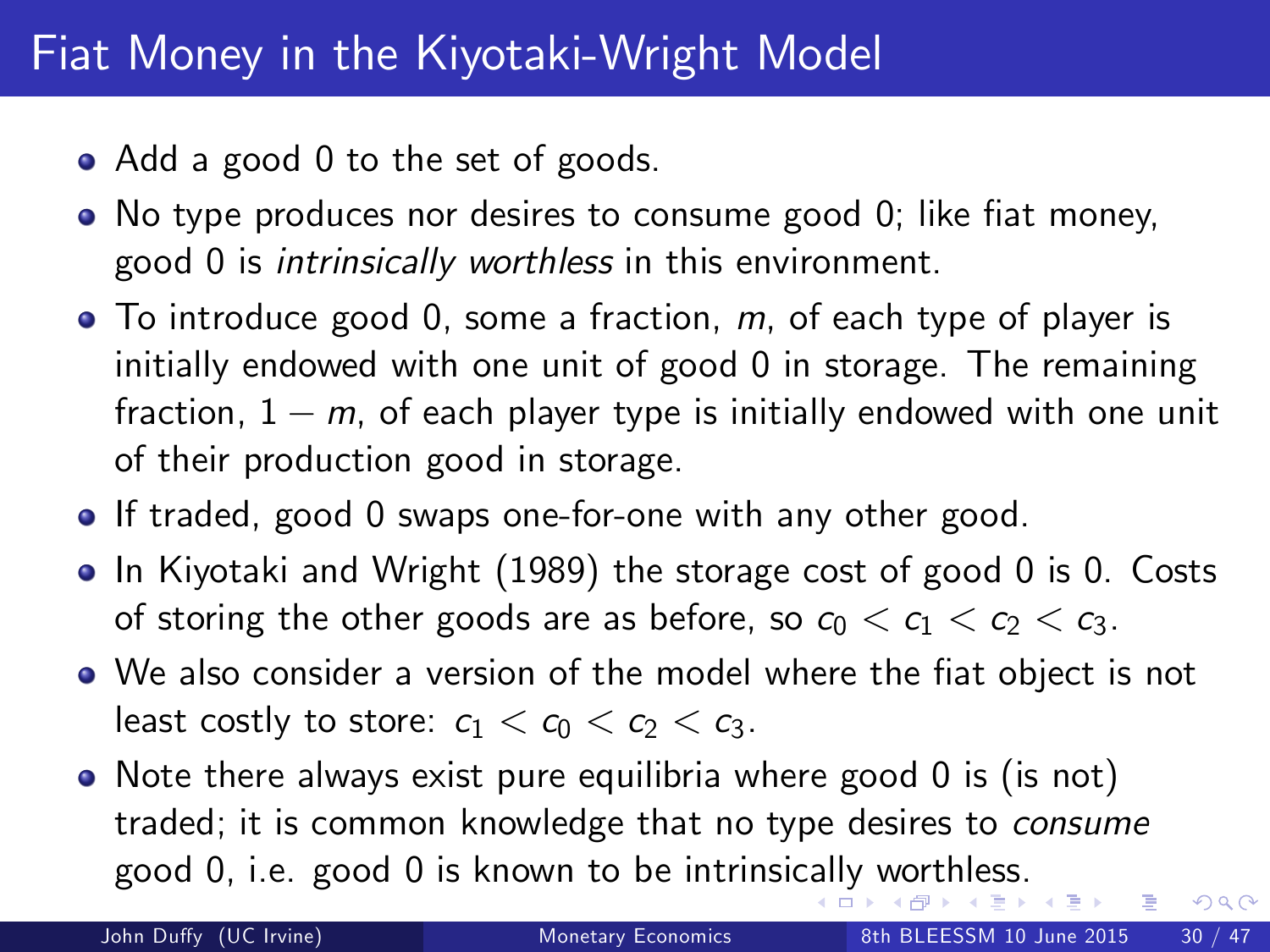- **o** Experimental design:
	- Two main parameterizations fiat object is (is not) least costly to store.
	- Also consider variations in m; higher m, lower

<span id="page-31-0"></span>

| Set Number | $c_0$ | C <sub>1</sub> | C <sub>2</sub> | Cз | u   |      |                                |
|------------|-------|----------------|----------------|----|-----|------|--------------------------------|
|            |       |                |                | q  | 20  | 0.90 | $\vert$ 0.250, 0.334, or 0.500 |
|            |       |                |                | 24 | 100 | 0.90 |                                |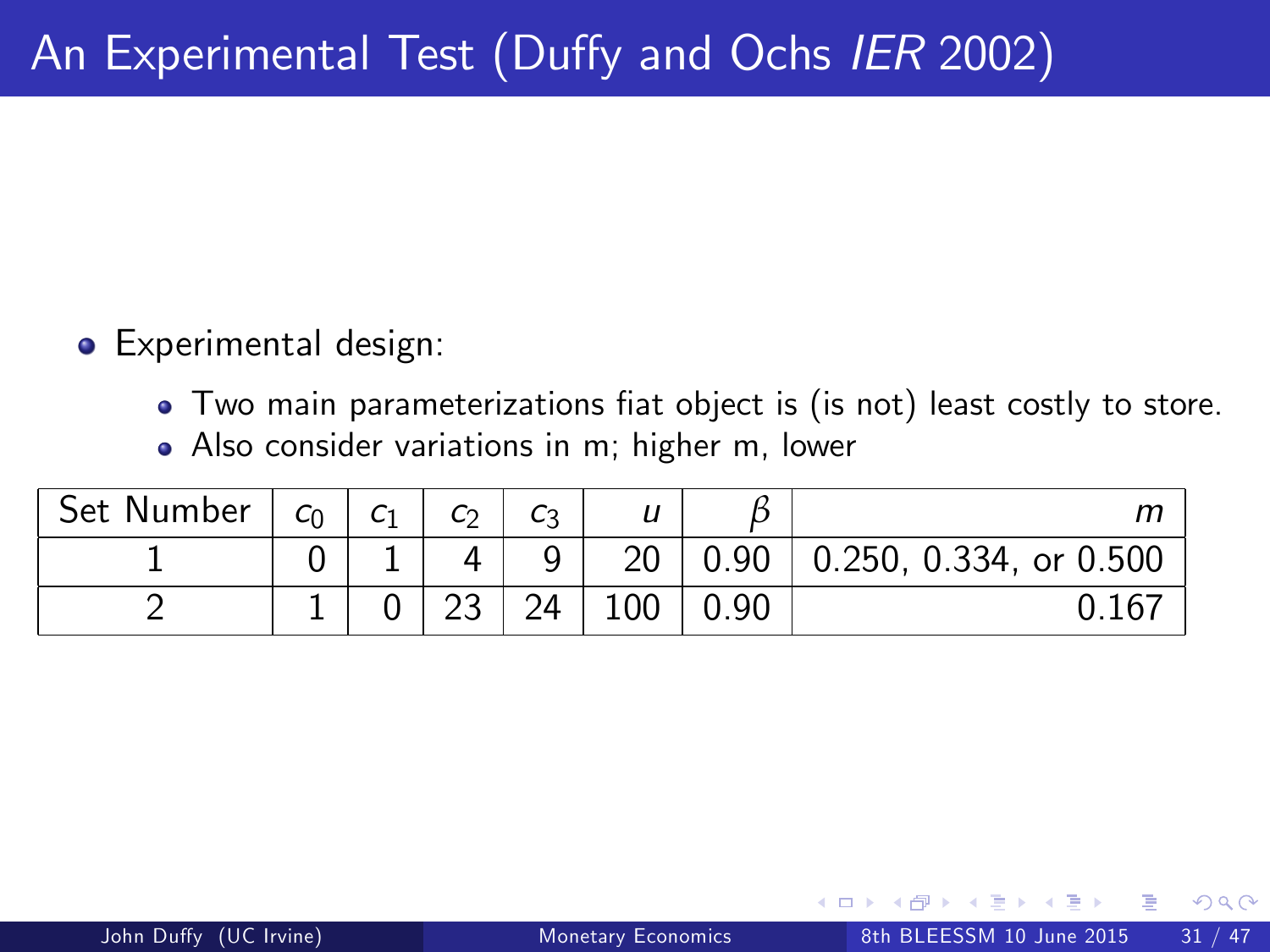# Exchange Patterns: Fundamental Equilibrium (Parameter Set 1)



Figure 1: The pattern of exchange in the fundamental equilibrium where fiat money is the least costly-to-store good.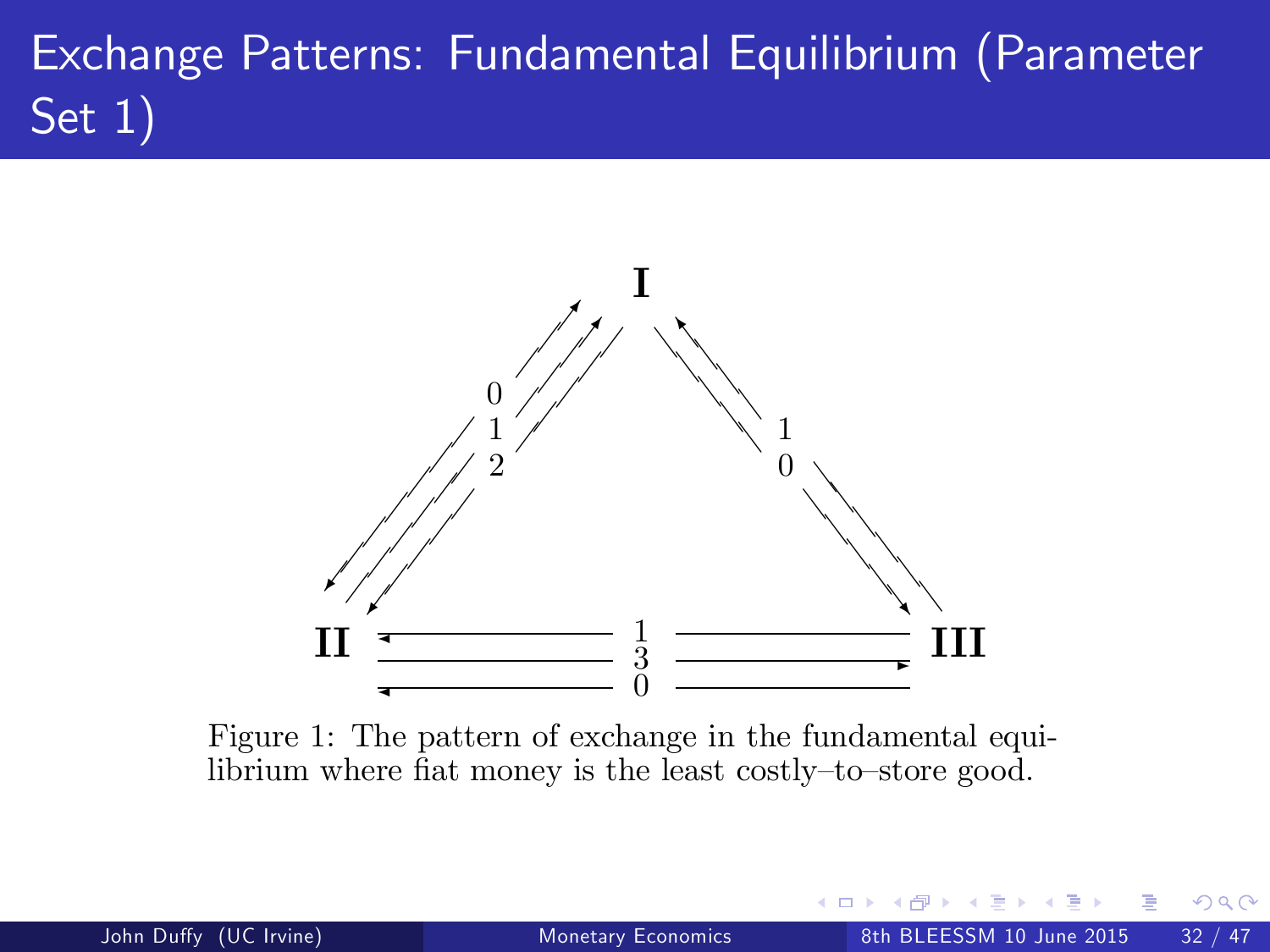## Exchange Patterns: Speculative Equilibrium (Parameter Set 2)



Figure 2: The pattern of exchange in the speculative equilibrium where fiat money is not the least costly-to-store good.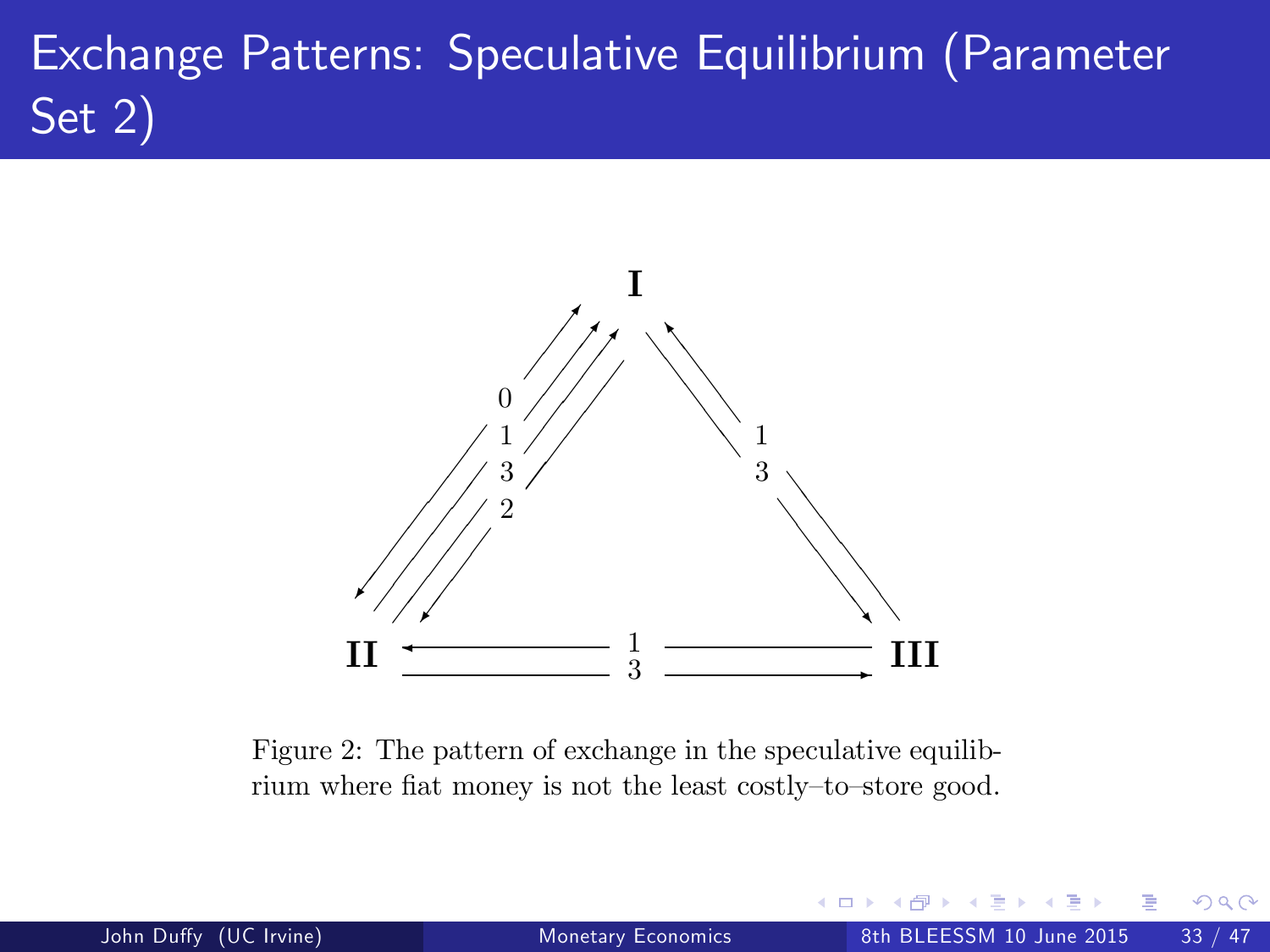- Subiects will indeed offer to trade for a fiat object even though this object has no intrinsic value, and may not be the least costly-to-store good.
- Again, the equilibrium predictions of the Kiyotaki–Wright model come closest to being fulfilled when all types' best response is to play fundamental strategies, as in sessions.
- Subjects have difficulty recognizing when speculative strategies are their best response in sessions where good 0 is not the lowest cost good. Many type 1s who trade for good 0 fail to recognize that they will be unable to trade good 0 directly for the good they desire, i.e. good 1, the least costly-to-store good. They frequently refuse to trade good 0 for the higher storage cost good 3 when they are matched with someone who has good 3, and to get their desired good, good 1, they need to have good 3 in storage.

<span id="page-34-0"></span>医毛囊 医牙骨下的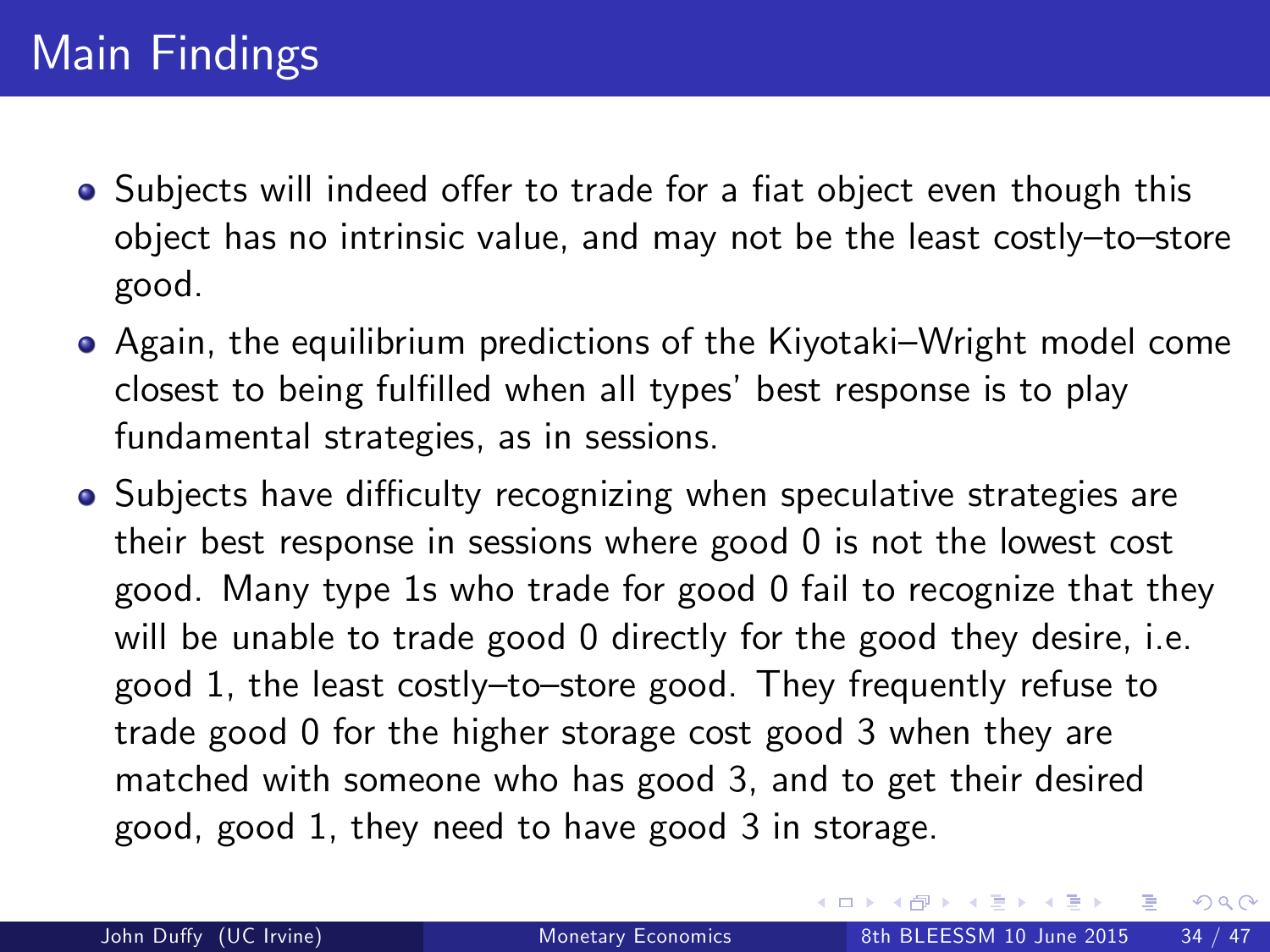## Divisible money-search models

- A problem with this earlier generation of search models of money is that agents can hold only a single unit of money,  $m \in \{0, 1\}$ . More recent search-money models allow agents to hold any  $m \in \Re_{+}$ . The problem with this approach is that the distribution of money holdings,  $F(m)$ , becomes endogenous.
- Lagos and Wright (JPE 2005) provide a means of making  $F(m)$ degenerate. They suppose that each period is divided into two subperiods, day and night, and that agents consume and supply labor to produce goods in both periods. During the day, agents interact with one another via decentralized anonymous bilateral matches, producing special goods and consuming other special goods via barter or money exchanges. At night, agents operate in a centralized Walrasian market, producing a general good and trading it for money.
- The claim is that while the population meets repeatedly in a centralized market, the anonymous random bilateral interactions during the day suffice to ensure an essentia[l r](#page-34-0)[ole](#page-36-0) [f](#page-34-0)[or](#page-35-0)[mo](#page-0-0)[ne](#page-47-0)[y.](#page-0-0)

<span id="page-35-0"></span>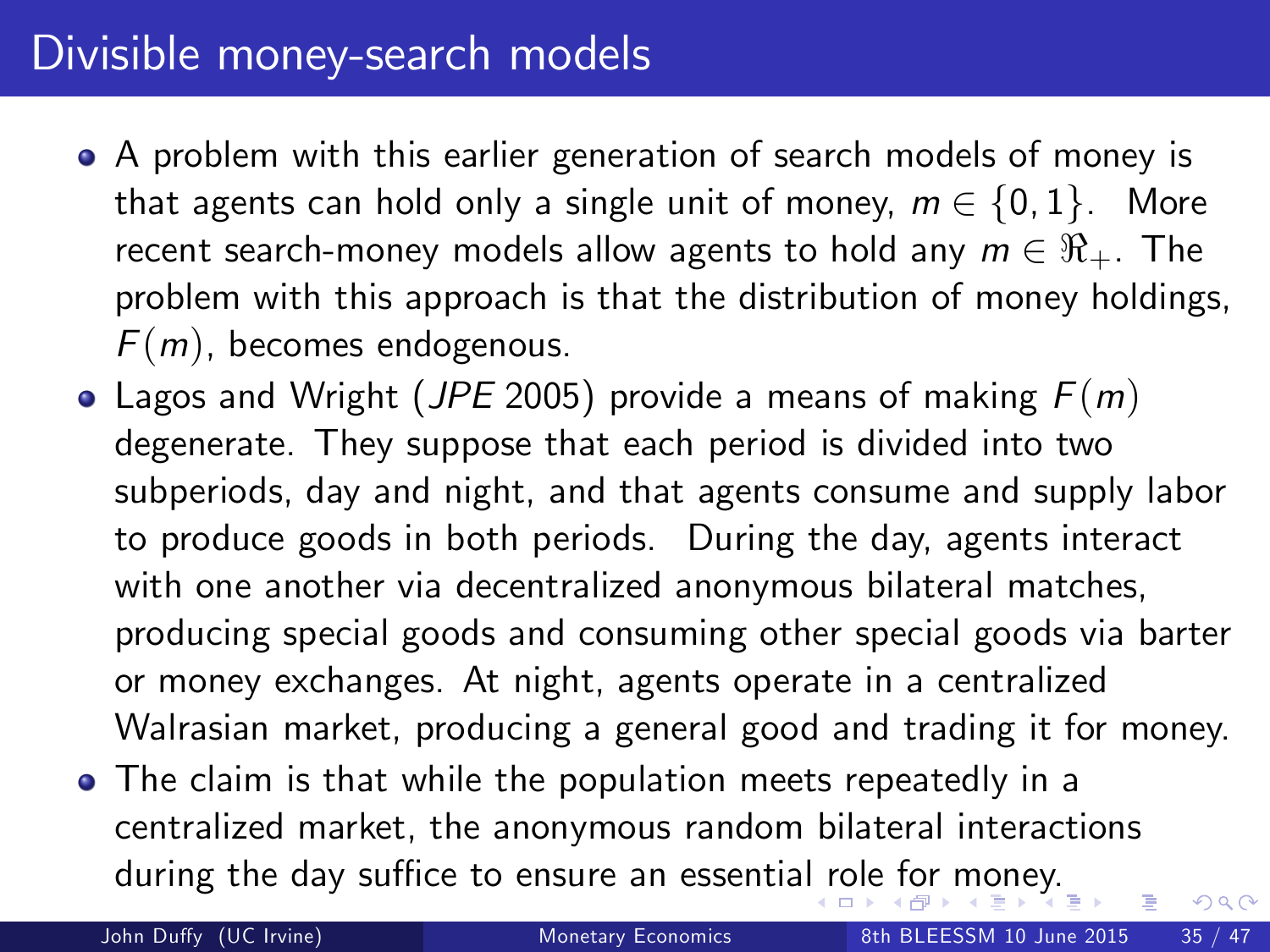## Sufficient Conditions for Essentiality of Money?

- As Aliprantis, Camera and Puzzello (2006, 2007) observe, the introduction of occasional trade in a "centralized market" opens the door to an informal enforcement scheme that can sustain play of a Pareto optimal, non-monetary gift-exchange equilibrium rendering money inessential.
- This is because the centralized market allows for information on deviations from the efficient equilibrium and agents can use such information to enforce play of the efficient equilibrium via the contagious strategy of Kandori (RES 1992) and Ellison (Ecmta 1994), who originally demonstrated the use of such a strategy in an infinitely repeated prisoner's dilemma with random matching.
- <span id="page-36-0"></span>More generally, the use of such a contagious strategy will work to sustain good outcomes if there is a finite population (as in a lab setting) and agents are sufficiently patient.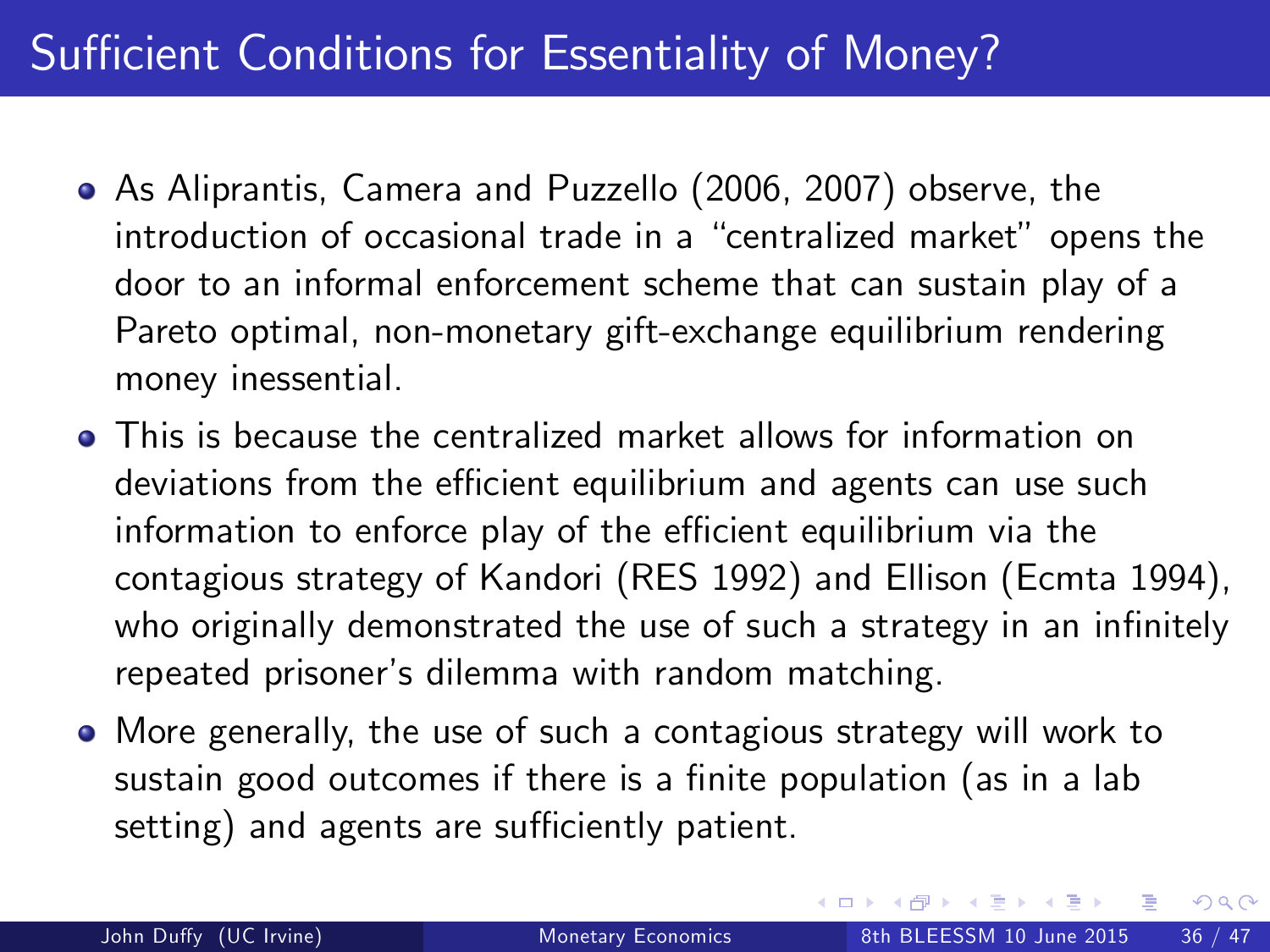## Is it Possible to Sustain a Social Norm of Efficient Allocation Under Informal, Community Enforcement?

- Note that Kandori (1992) and Ellison (1994) provide conditions (in a prisonerís dilemma game) for which community enforcement via the threat to play a contagious strategy works to ensure full cooperation even with random anonymous matching, so long as the population is finite and community members are sufficiently patient.
- **O** Ellison (1994): "To avoid repeated game effects, it is common practice (among experimentalists) to randomly match players in an anonymous setting so that pairs of players do not meet repeatedly. The results here suggest, however, that given moderate population sizes, random matching may not solve the problem."
- <span id="page-37-0"></span>● Duffy and Ochs (GEB 2009) test the proposition that the contagious strategy can support play of the cooperative outcome in Prisoner's Dilemma games under conditions (random matching, population size, discount factor) that allow for the contagious equilibrium to exist. They find little support for the use of the contagious strategy. But see Camera and Casari (AER 2009) for more support.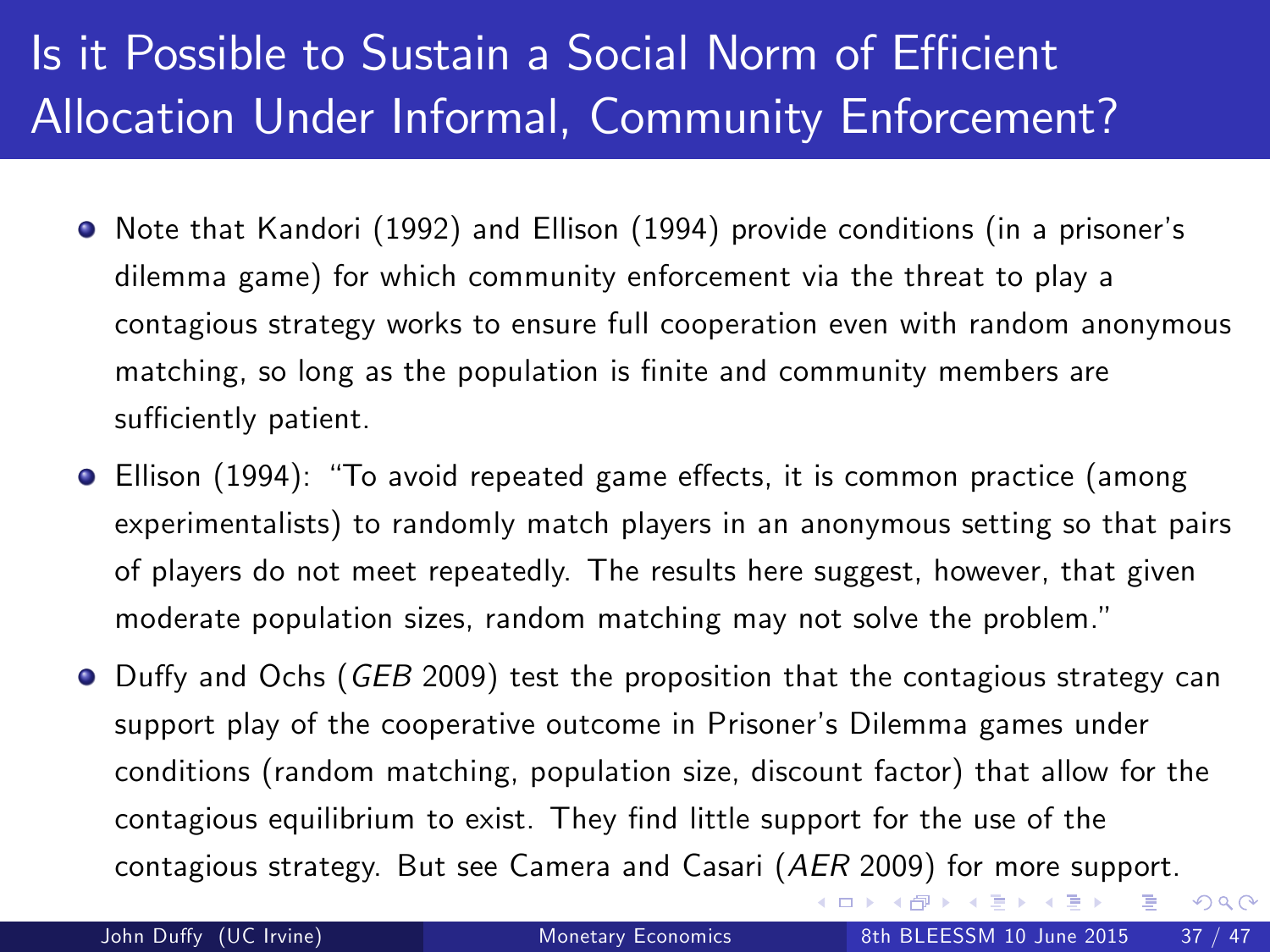#### Definition

**Essentiality**: more and/or better outcomes can be supported as equilibria with money than without money.

- Essentiality of money is related to the inability of agents to sustain a cooperative equilibrium in the absence of money.
- Various frictions, e.g. random anonymous matching, absence of formal enforcement, absence of record keeping or monitoring, absence of double coincidences of wants generally mean that cooperative gift-exchange outcomes cannot be sustained and render money essential for expansion of the Pareto frontier.
- Even these frictions may not make money essential, e.g., if there is a finite population size, agents are sufficiently patient, there is a centralized meeting opportunity as in Lagos and Wright (2005)
- Duffy and Puzzello (2014) consider the essentiality of (fiat) money under conditions for which money is theore[tic](#page-37-0)[all](#page-39-0)[y](#page-37-0) [in](#page-38-0)[e](#page-39-0)[sse](#page-0-0)[nt](#page-47-0)[ial](#page-0-0)[.](#page-47-0)

<span id="page-38-0"></span>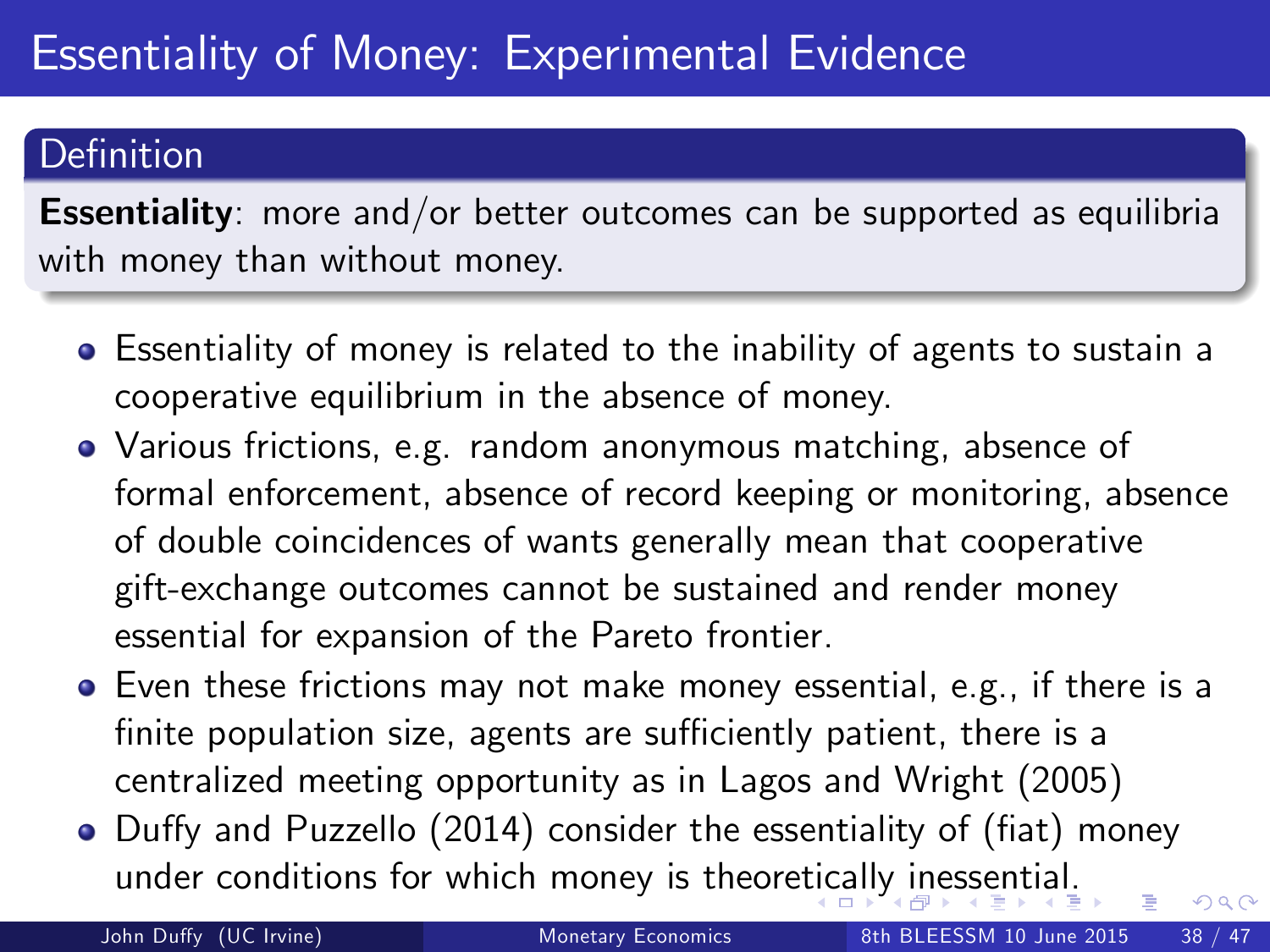## Gift-Exchange vs. Monetary Exchange, Duffy and Puzzello (AER 2014)

- Develop modified version of Lagos-Wright (Money, M) and Aliprantis et al. (No Money, NM) with finite populations.
- Show that money is not theoretically essential in these environments; the stationary monetary equilibrium improves upon the autarkic equilibrium but it is Pareto inferior to the first-best non-monetary gift-exchange equilibrium.
- Implement modified Lagos-Wright and Aliprantis et al. models in the laboratory.
- **In** Is behavior consistent with the theoretical predictions? Which equilibrium is selected?
- <span id="page-39-0"></span>Does the population size matter for the essentiality and value of money?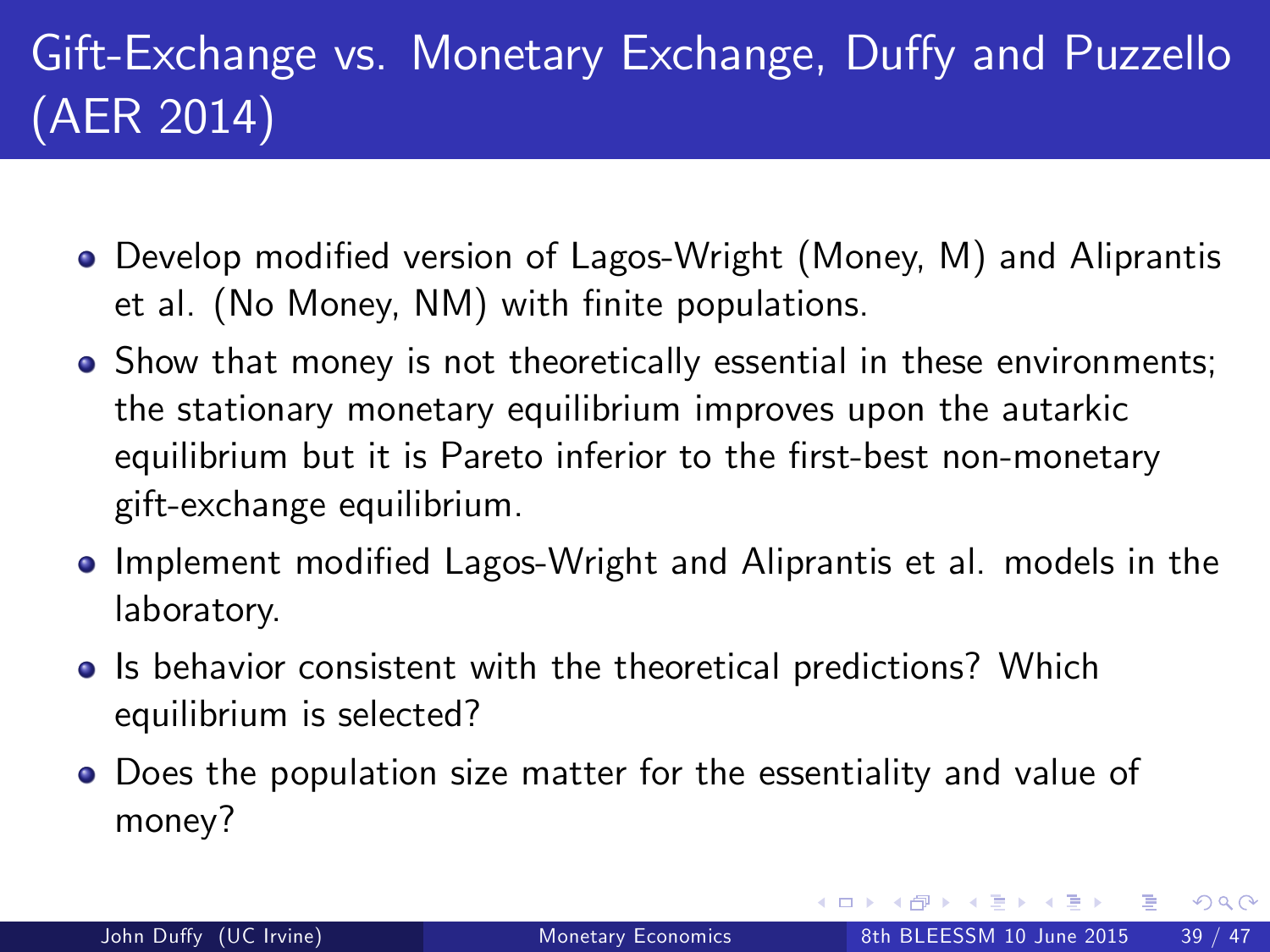- $\bullet$  Finite population of 2N infinitely-lived agents.
- Each period has two stages
	- <sup>1</sup> Agents are uniformly and randomly matched in pairs in the decentralized market (DM)
	- 2 All agents meet in the centralized meeting (CM)
- **•** Preferences are additively separable across stages and periods
- All agents have the same discount factor  $\beta \in (0, 1)$  (No discounting within stages)
- Special good in Stage 1; General good in Stage 2
- **•** Goods perishable across dates and stages
- $\bullet$  Fiat money is storable and in a fixed supply, M
- No commitment and no formal enforcement.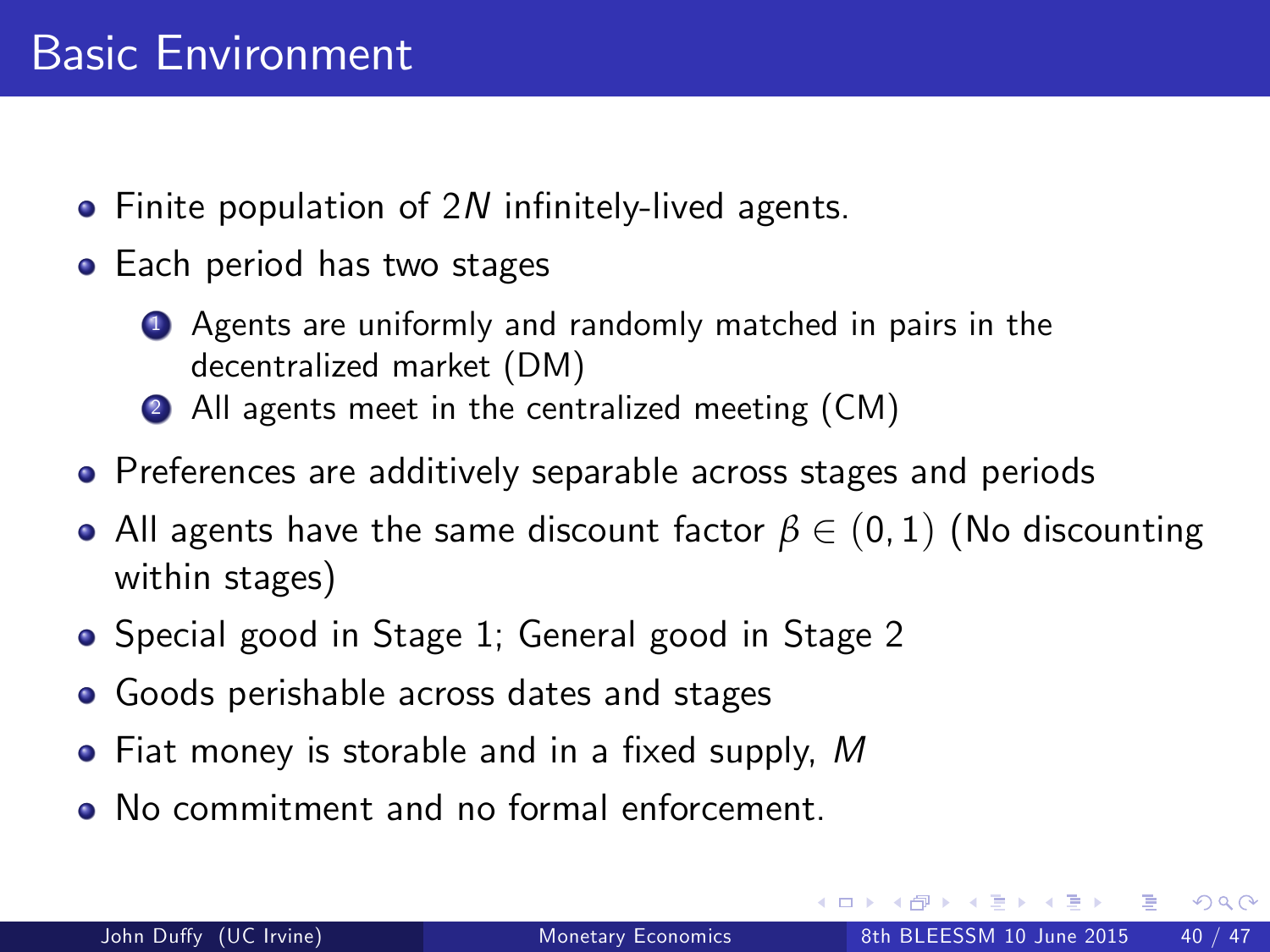- An agent is either a producer or a consumer of special good with equal probability
- Every meeting is single coincidence
- Payoff:  $u(x)$  utility of consumption of x units of the special good;  $-c(y)$  disutility of production of y units of the special good
- u, c satisfy standard assumptions;  $\exists q^* > 0$  with  $u'(q^*) = c'(q^*)$
- Consumer proposes terms of trade  $(q, d)$  according to a take-it-or-leave-it bargaining protocol; if no money, just propose q.
- Producer accepts or rejects the offer
- If the offer is accepted, then trade takes place, else meeting is autarkic.

 $200$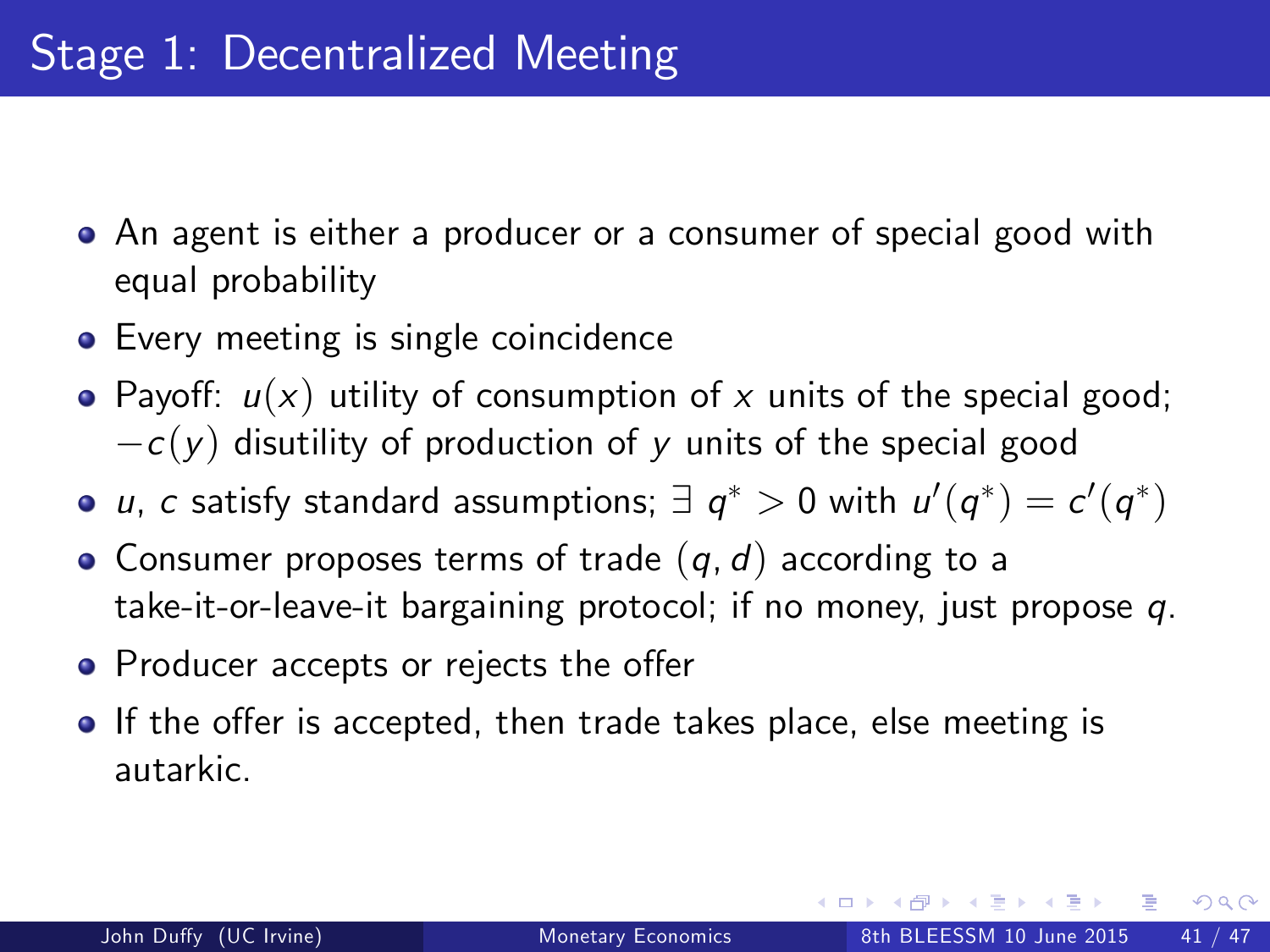- All 2N agents meet together.
- o In the M treatment:
	- Centralized (Walrasian) market for a general good X that can be produced at cost in exchange for tokens (money) or bought using tokens and consumed by any agent.
	- Market price,  $P$  in terms of money is determined via a centralized (call) market mechanism.
	- The purpose of this meeting is to re-balance money holdings so as to obtain a degenerate distribution for per capita money holdings.
- o In NM treatment:
	- Centralized market is an opportunity to signal cooperative behavior.
	- Subjects decide on costly production of Good X and get back the average production level as a benefit.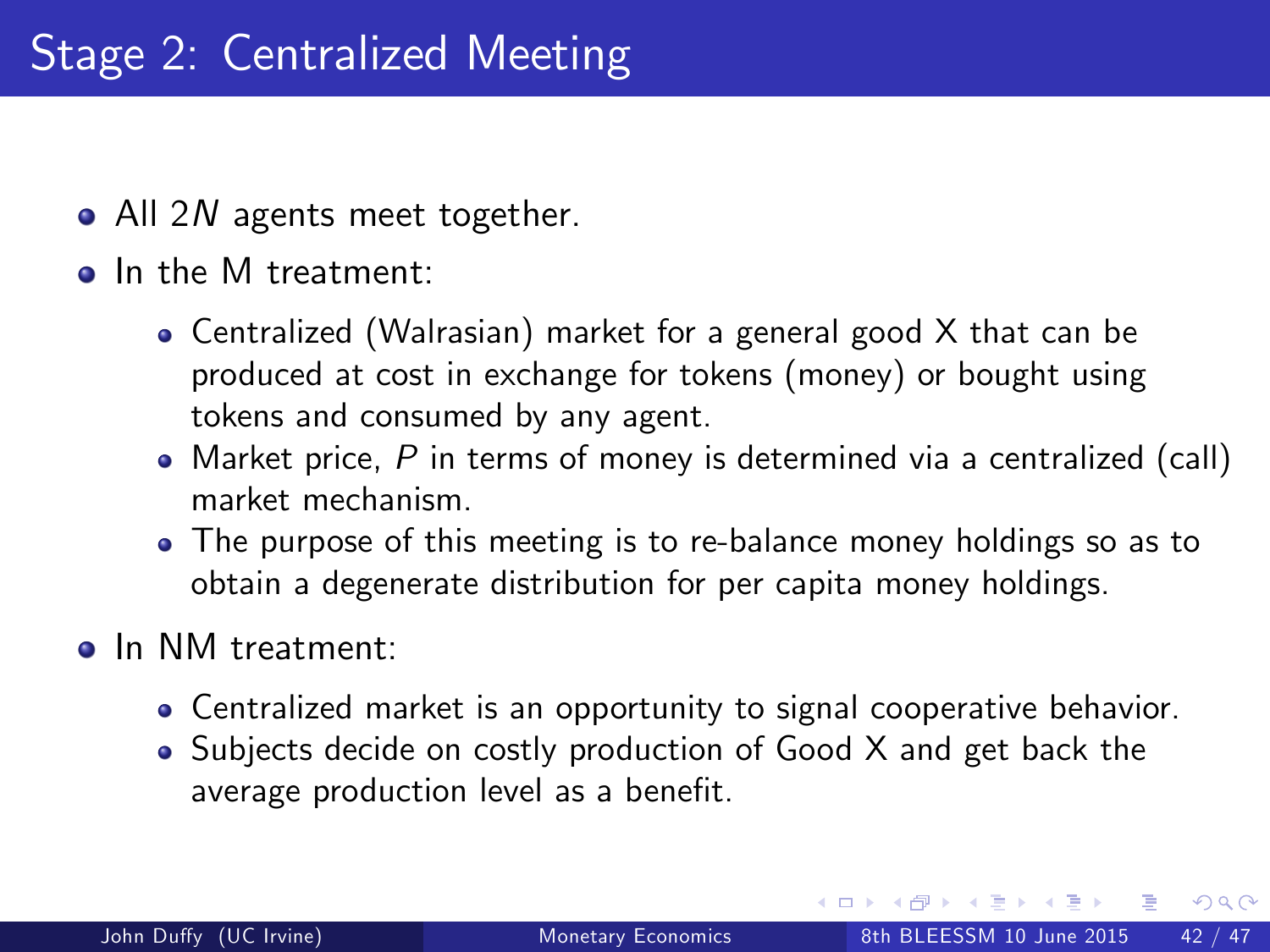- First best,  $\left( q^{\ast},0\right)$  is proposed and accepted if  $N$  is small enough and *β* is large enough.
- Monetary equilibrium  $(\tilde{q}, \tilde{d})$  is proposed and accepted,  $\tilde{q}=1+\frac{1-\beta}{\beta/2}< q^*.$  Note that:
	- Monetary equilibrium always exists.
	- $\tilde{q} \rightarrow q^*$  as  $\beta \rightarrow 1$ .
- Autarky: no trade.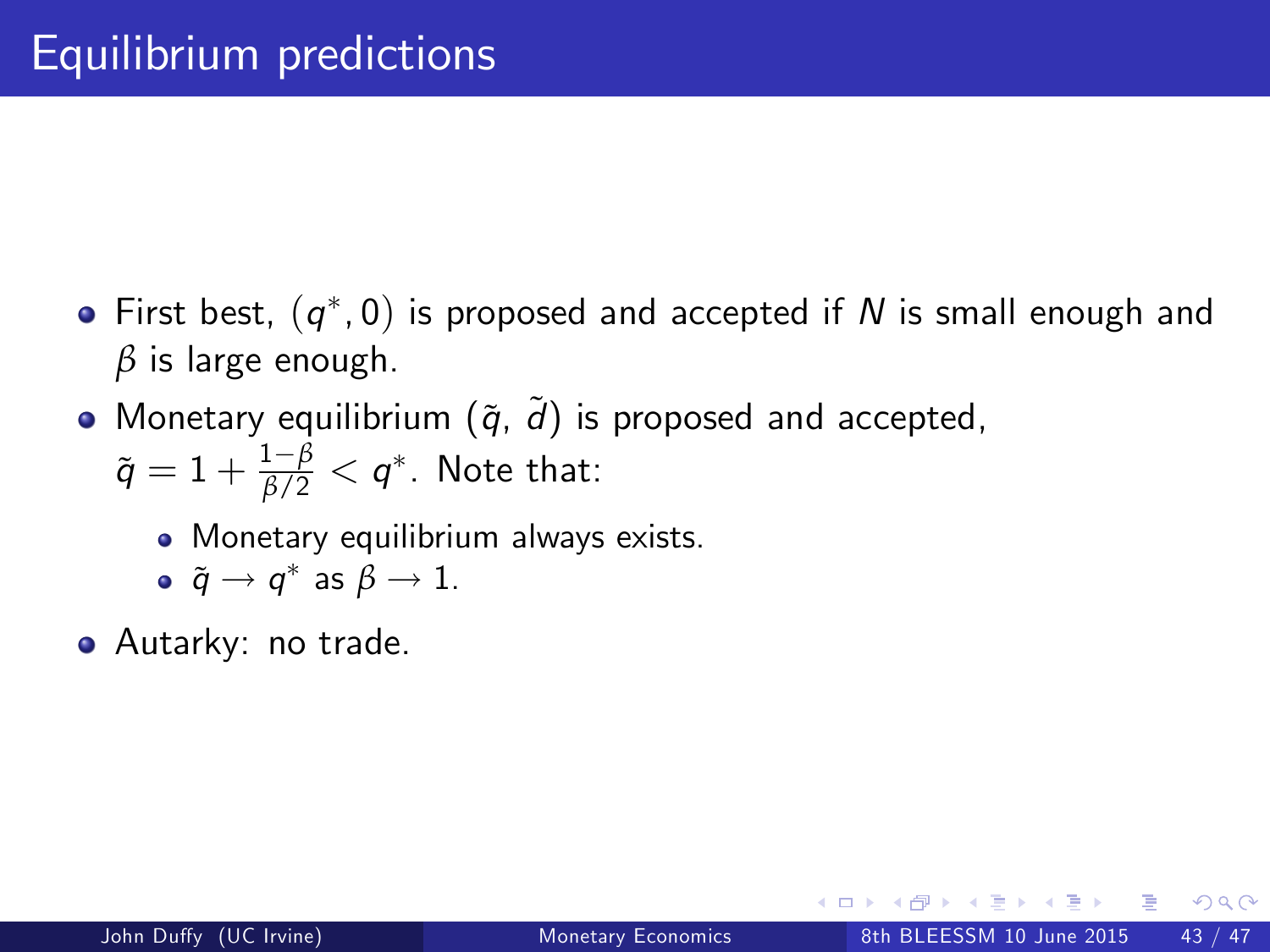• In the environment with money, choices are consistent with monetary equilibrium predictions.

• In the environment without money, outcomes are closer to autarky than to the first-best.

Money is empirically, if not theoretically essential: Welfare is higher in economies with money than in economies without money.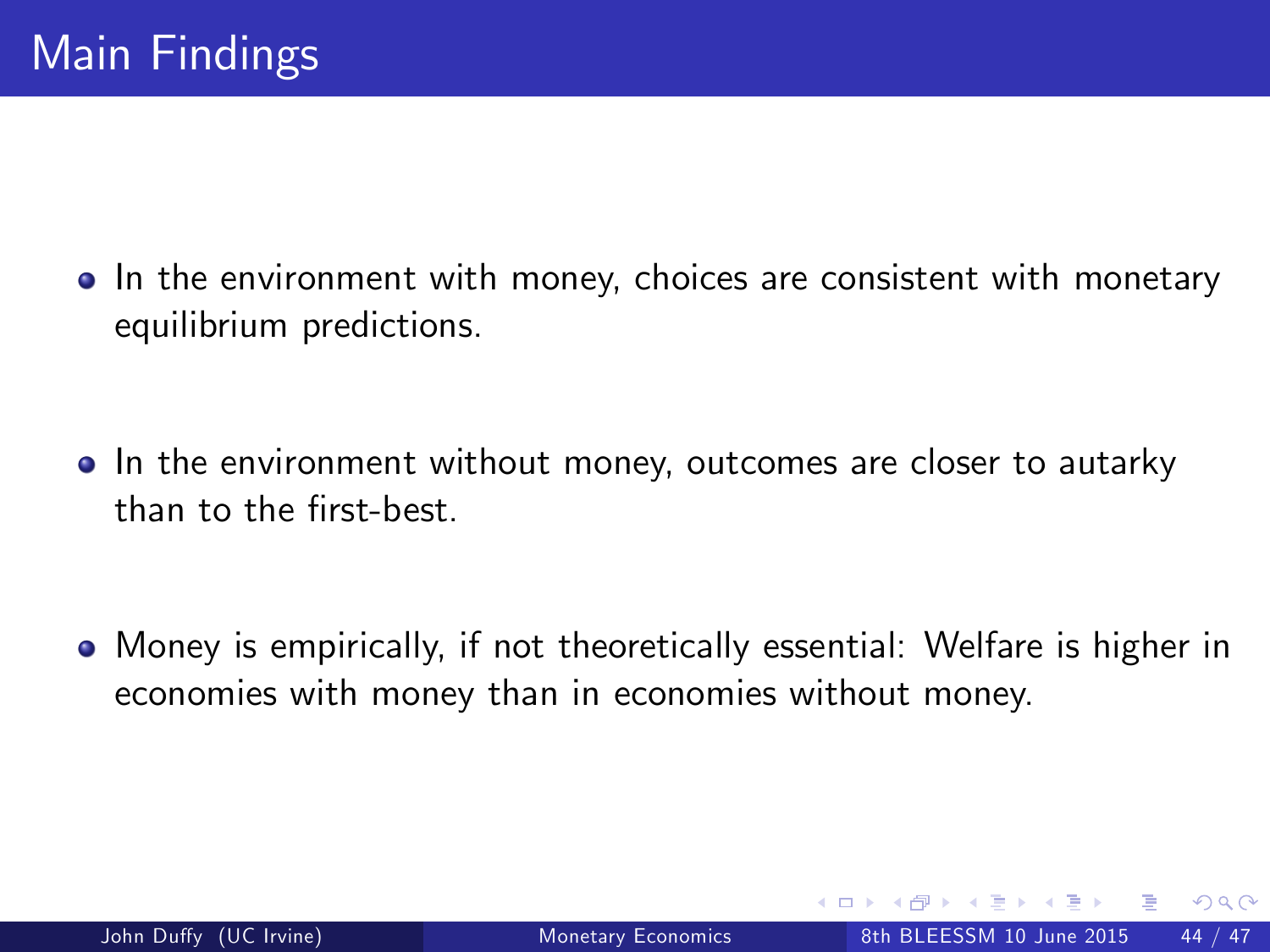### Money is Empirically Essential for Improving Outcomes



4 0 8

 $299$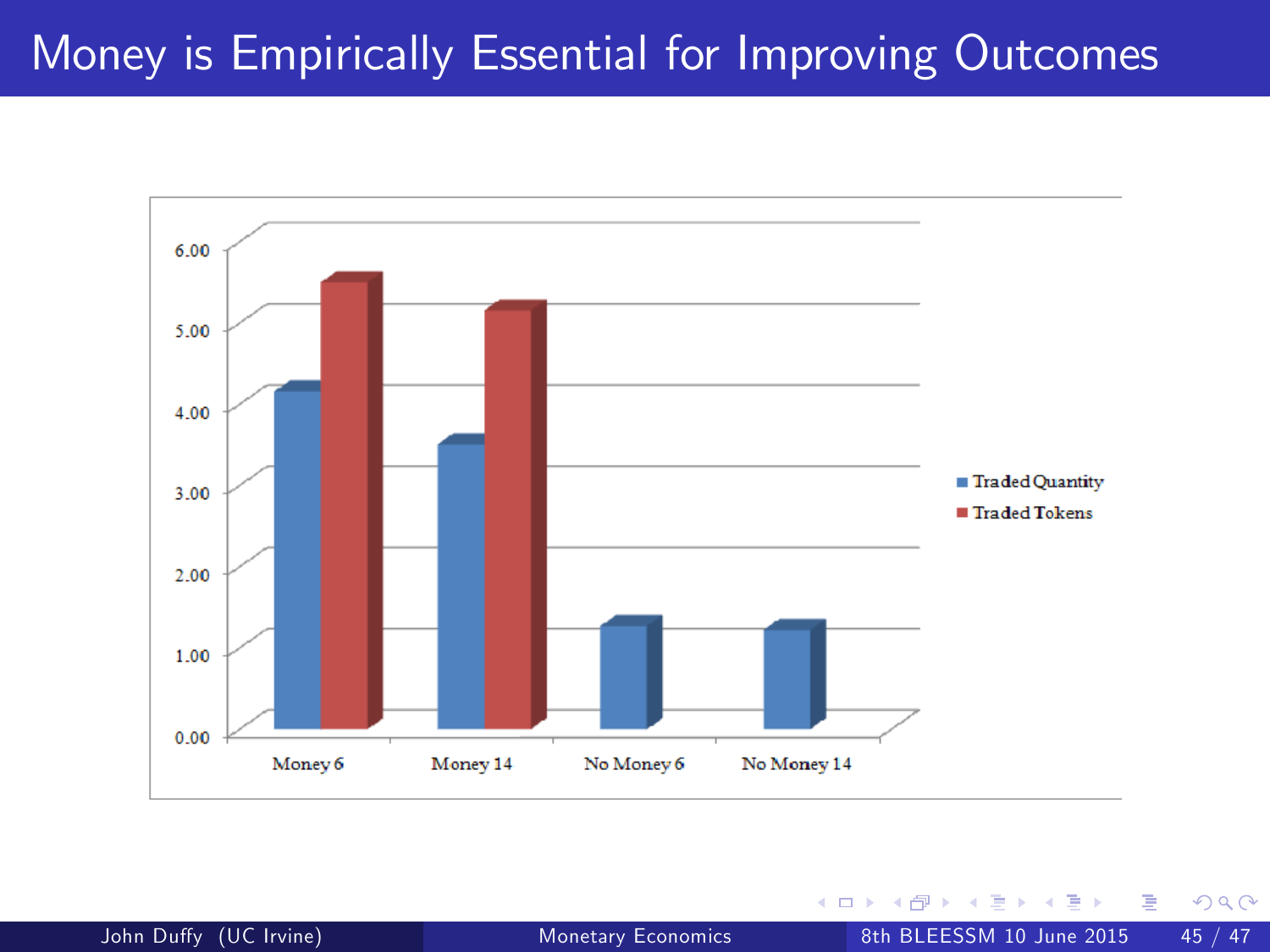## Summing Up

- Subjects have no trouble with fundamental, cost-minimizing strategies, but have trouble with speculative strategies.
- While money may not be theoretically essential in indefinitely repeated monetary models with finite populations of patient agents, it seems to be empirically essential in moving the economy away from autarky.
- <span id="page-46-0"></span>Possible experimental extensions:
	- Varying the number of types so as to make speculative strategies more obviously appealing.
	- Allowing agents to choose/change their type to specialize. Wright (1992).
	- Allowing partner selection-bilateral trades but non-random matching (for theory see Corbae et al. Ecmta 2003).
	- Alternative mechanisms to money for improvements over autarky/achievement of the first-best: community-wide communication/cheap talk; gossip (i.e., communication about others), credit bureaus.